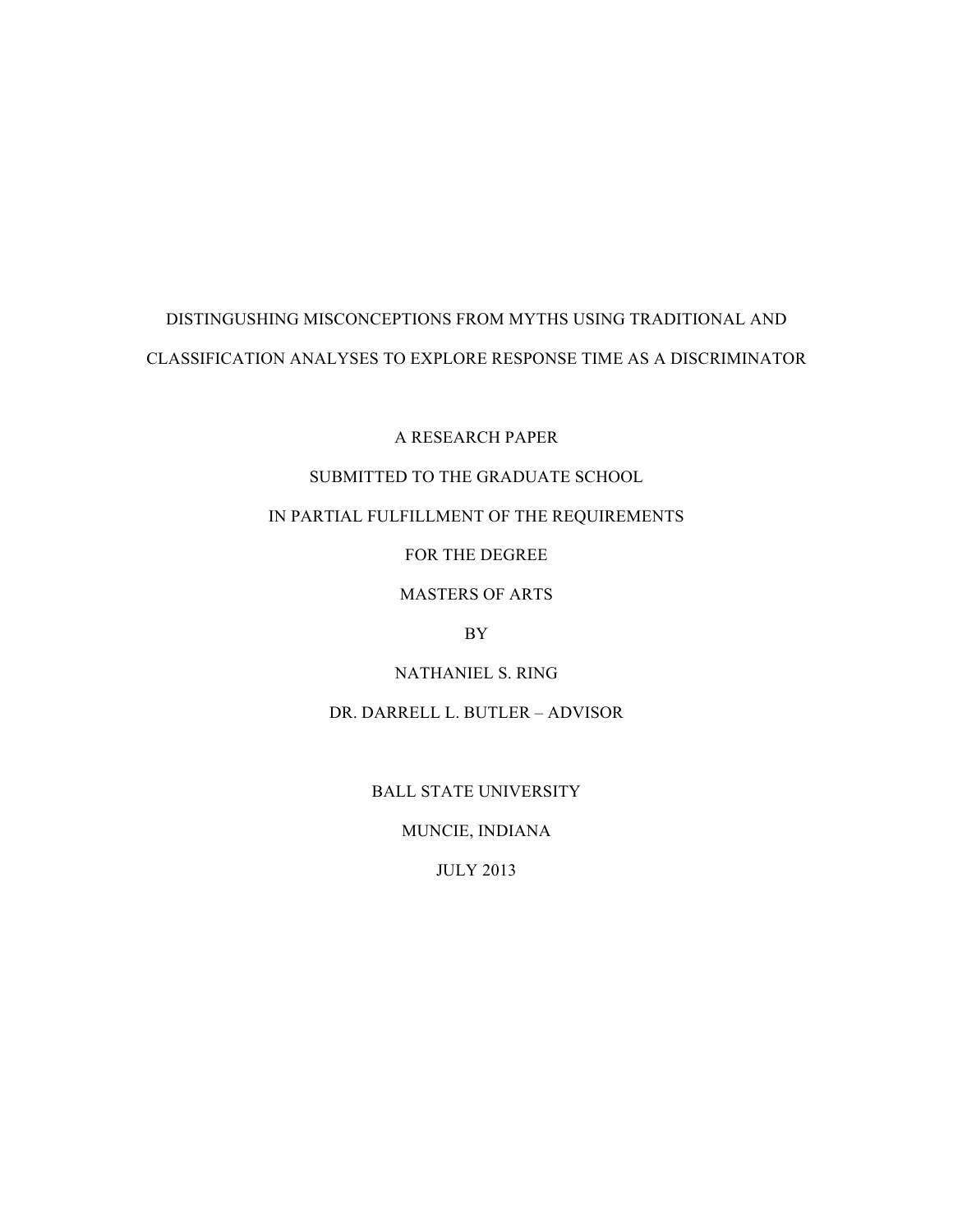# **Distinguishing Misconceptions from Myths Using Traditional and Classification Analysis to Explore Response Time as a Discriminator**

One example of a common myth regarding the psychological and neuro-sciences would be the statement, "*humans only use 10% of the brain"*(see Taylor & Kowalski, 2004, for a review). Alternatively consider the statement, "*drug use leads to violence*". Unlike the previous statement people can directly or indirectly observe the consequences of drug use and violence. Additionally, in the latter case there may also be other political, social, economic, and individual reasons for agreeing or not in the statement (Lewandowsky, Ecker, Seifert, Schwarz, & Cook, 2012). Both examples statements are false but commonly believed—importantly, they may represent two different types of cognitive processes. For the majority of people, the 10% misconception was likely learned from others, whereas it is possible to infer the relationship between drugs and violence by thinking about what one knows about drugs and about violence. In other words, myths are beliefs about science that are learned specifically and involve direct memory lookup of what has been learned, and misconceptions are beliefs that are inferred from memory.

Myths are a common part of the human experience; indeed nearly every scientific field has recorded many myths that are common among novices and non-experts (Hynd & Guzzetti, 1993; Pine, Messer,  $\&$  St. John, 2001). This manuscript focuses on those myths and misconceptions that are common concerning criminal justice and the social and behavioral sciences (Lewandowsky, et al., 2012; Taylor & Kowalski, 2004; Lillenfiled, Lynn, Ruscio, & Beyerstein, 2009; Barkan & Bryjak, 2008). Unlike previous literature which has focused on mitigating the general prevalence of misconceptions, this manuscript will focus on experimental methods to distinguish misconceptions from myths. The central purpose of this manuscript is to explore the distinction of misconceptions from myths. There are three aims of the introduction.This introduction will present a brief summary of the cognitive and neurological methodology for investigating long-term memory with a focus on information retrieval, the methodologies most commonly used to measure myths and misconceptions, and research done by Dr.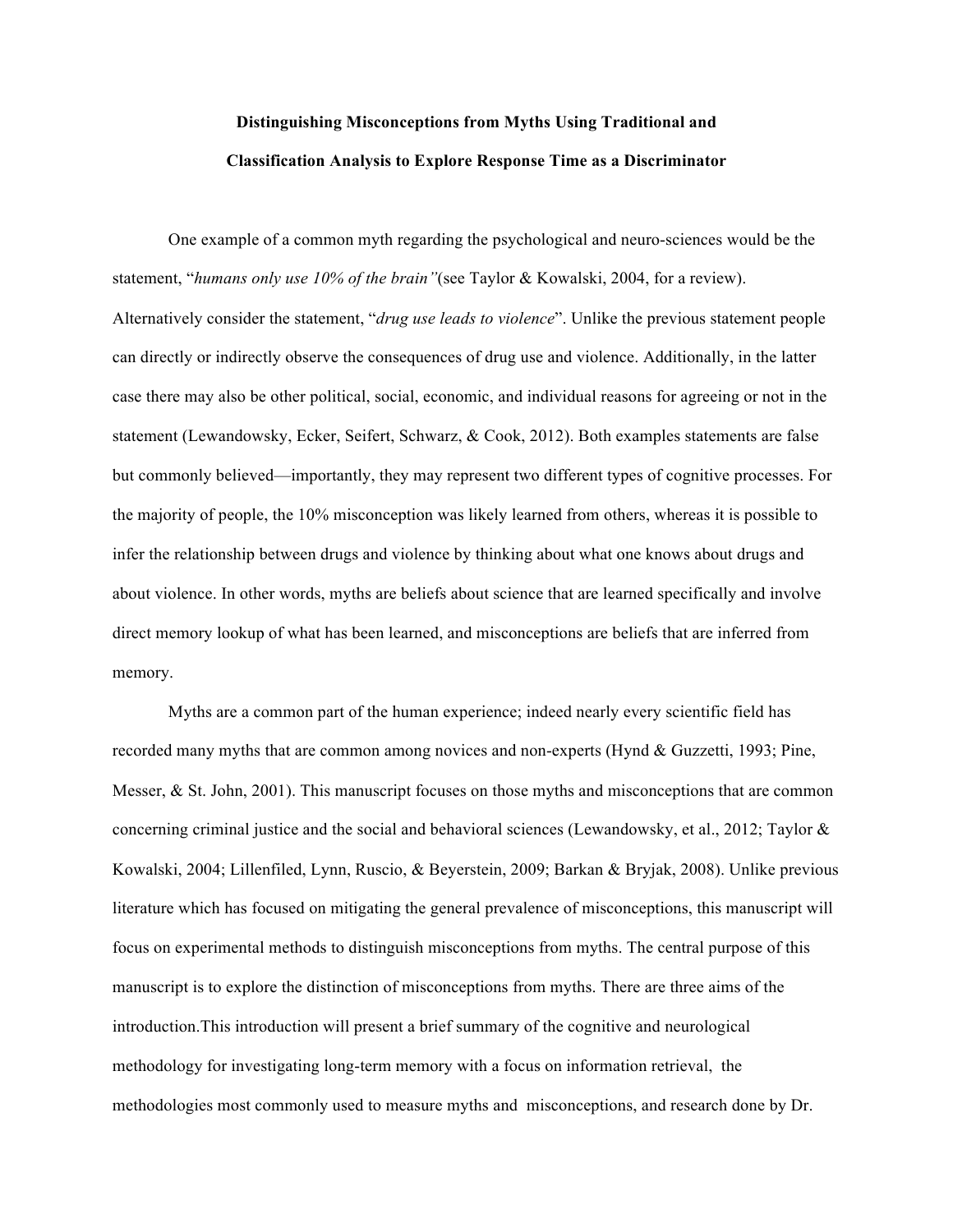Butler, myself, and our research assistants at Ball State University between 2011 and 2013 to attempt to discriminate misconceptions from myths. I will then present an argument for using response-times to bridge the gap from survey methods to the neural methods, providing a comparison of the analyses and their interpretations.

#### **Myths and Long Term Memory**

Based on cognitive literature, this manuscript will make two assumptions about human memory. First, since declarative memory is distributed (Anderson & Lebiere, 1998; Taatgen, Lebiere, & Anderson, 2006), for efficient information is retrieval, it must be pulled from multiple sources in parallel. Second, declarative remembering is a constructive process (McClelland, 2011), thus each reconstruction is subject to potential retrieval accuracy errors, with increased errors over time following exposures to misinformation (Loftus, 2005), gaining retrieval fluency (Baddeley, 2005; Anderson, Bjork, & Bjork, 1994). However errors may be reduced with retrieval practice and corrective feedback (e.g., the testing effect; Roediger & Karpicke, 2006).

There are many experimental paradigms to test information retrieval from long-term memory in the laboratory. Researchers focusing on myths have largely relied on surveys to assess the prevalence of specific beliefs (see Lillenfiled, Lynn, Ruscio, & Beyerstein, 2009, for an example), secondary memory indicators such as self-report memory strength (see Glovich, 1991), or objective learning measures (for a general review of the literature see Glovich, 1991).

Traditional survey methods for assessing the presence/absence of misconceptions provide information about the prevalence, in general, of those specific ideas within the sampled populations (e.g., college students). However, these methods do not provide detailed information as to how individuals retrieve this information in memory. Specifically, traditional survey methods cannot provide evidence if the response to a given item on a survey is retrieved directly from memory, or if it inferred from other information in memory in a more thoughtful and deliberative process (Taylor and Kowalski, 2004; Gardner and Dalsing, 1986, McCutcheon, 1991, Ruble, 1986).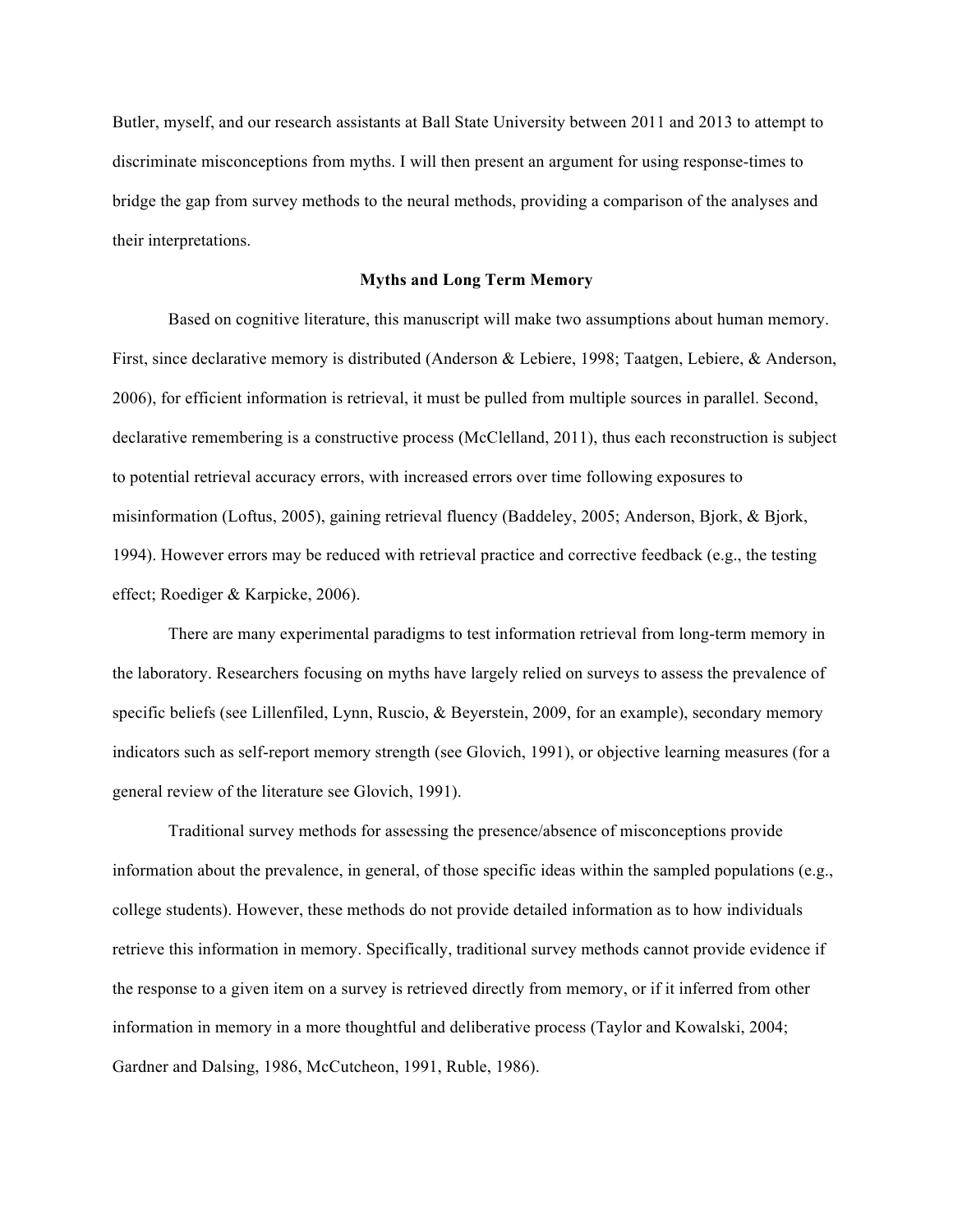Confrey (1990) systematically reviewed the literature on student conceptions within mathematics, science, and programming, providing a framework to broadly connect student conceptions and student myths. In this review, Confrey suggests that understanding student conceptions is critical to education, and by virtue of identifying the domains in which students have myths then educational practices can be improved. However, Confrey notes that much of the research to measure and identify (mis)conceptions are domain specific areas with few attempts to integrate cross-disciplinarily. Additionally, the common methodology is to use pre-post designs on surveys/quizzes issued at various times within courses. Finally, much of this research is focused on reducing the number of myths students hold toward a specific aspect of sciences, and less interested in the cognitive basis of the errors.

Some researchers have turned to neurological methods to as an alternative to avoid the limited characteristics of surveys and self-report methods. For example, Qin, van Marle, Hermans, and Fernández (2011), investigated memory strength using fMRI, linking the subjective aspects of memory confidence and objective accuracy to disparate neural activation. The researchers suggest that a top-down process is related to subjective memory confidence, whereas the objective accuracy was related to medial-temporal binding processes. Their approach was focused on determining the neural structures for image/gist memories, distinguishing the subjective knowledge from the objective knowledge. Their findings support a two-system approach in memory. One system that determines the subjective (gist) strength of a memory, the second more is associated with the accurate and specific recall of information. The findings of Qin and colleagues report are highly consistent with cognitive theory for information retrieval in longterm memory (e.g., Anderson and Lebiere, 1998).

There has been many surveys and inventories developed to understand myths and misconception and in the teaching of sciences particularly in physics (Perkins, Adams, Pollock, Finkelstein & Wieman, 2005), biology (Klymkowsky & Garvin-Doxas, 2008), engineering (Evans, Gray, Krause, Martin, Midkiff, Notaros, Pavelich, Rancour, Reed-Rhoads, Steif, Streveler, & Wage, 2003), and experimental methodology (Meyer, Shanahan, & Laugksch, 2005). Many of these measures were developed to provide information to educators about pedagogical practices (Nesher, 1987) that could correct myths and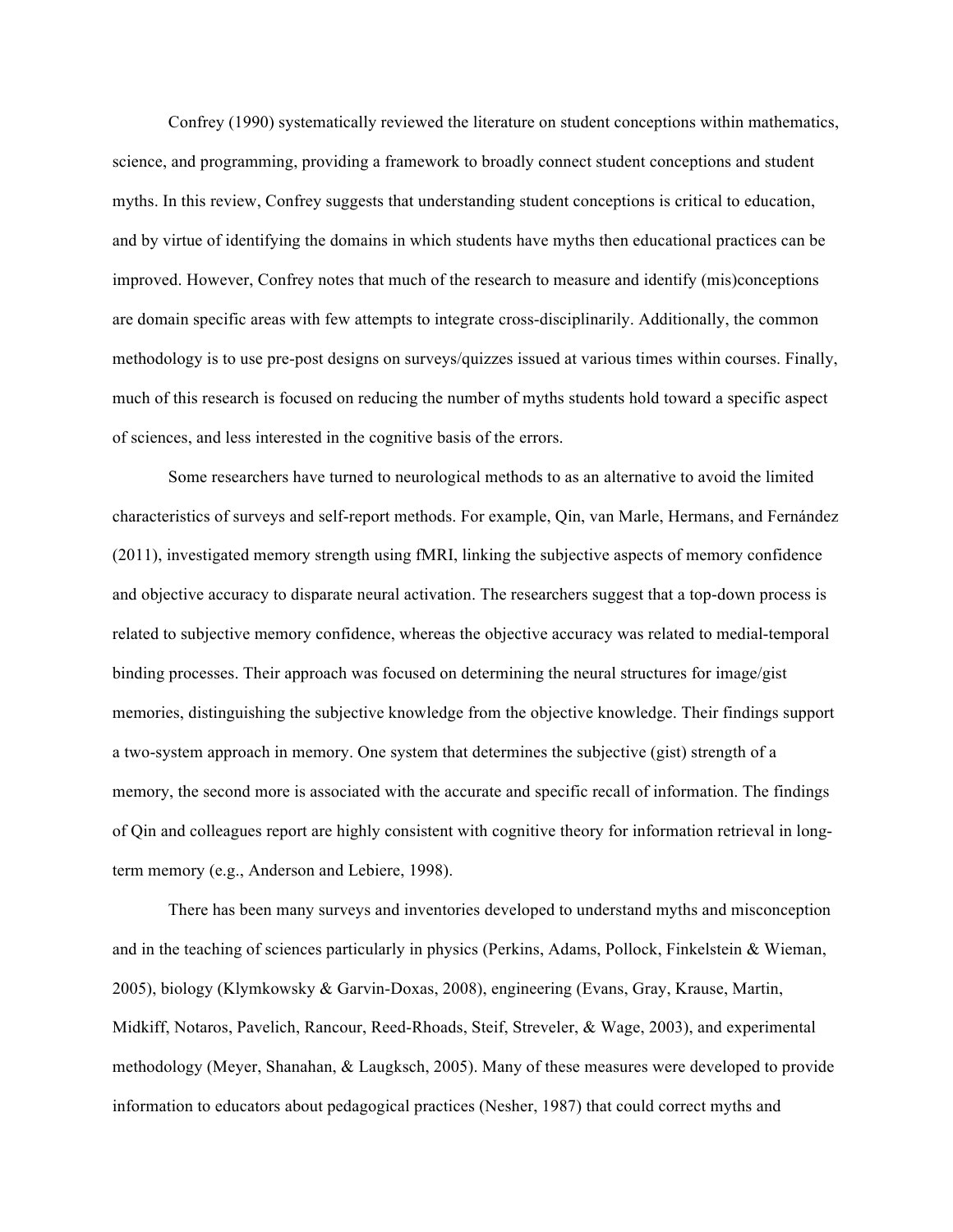misconceptions. Moti Nissani (1997) argues while many myths have been documented and educational practices have been developed to mitigate their prevalence, little work has been done to understand the causes within those fields. In this view, myths are a function of individual's traits to learn new information. Further, there are many myths that occur beyond the sciences and possibly have social/political implications. Finally, he argues this prevalence is the consequences of *conceptual conservatism* (Nassani, 1997)—a trait in which individuals will learn new concepts however will fail to integrate the new concepts with old concepts, similar to the Freudian isolation defense mechanism (Baumeister, Dale, and Sommer, 2002). In this view memory is not a significant factor for myths, rather myths and misconceptions are a function of personality characteristics.

Factor analysis has been used to uncover latent traits associated with myths. An unpublished survey (Swhear, Butler, Brown, and Ring, 2012), using principle components analysis suggested a complex system of latent variables for scales measuring specific misconceptions in psychology, criminal justice, and cross-disciplinary misconceptions (those related at the intersection of criminal-justice and psychology). Individuals indicated the degree to which they believed statements from these disciplines were true or not true. The PCA structures revealed six components for the psychology misconceptions explaining 53.19% of variance; five components for criminal-justice explaining 46.97 % of the variance; and three components for cross-disciplinary explaining 51.71% of the variance; and combined scales revealed 14 components accounting for 55.81% of the variance. Using the same data set, when group level characteristics such as major or academic progress are entered into the factor analysis, total explainable variance decreases slightly on each subscale and as a total scale (Swhear, Ring, Brown, & Butler, unpublished data). These results are consistent with research investigating myths following training (McKeachie, 1960; Vaughn, 1972; Gardner & Dalsing, 1986; Kowalski & Taylor, 2001). Researchers argue these beliefs are often strong and can become fixed over time (Otero, 1998; Vosniadou, 2001).

An alternative method is to use pre-post designs on exams to determine if particular concepts remain widely believed following new learning. Research in this manner provides objective concept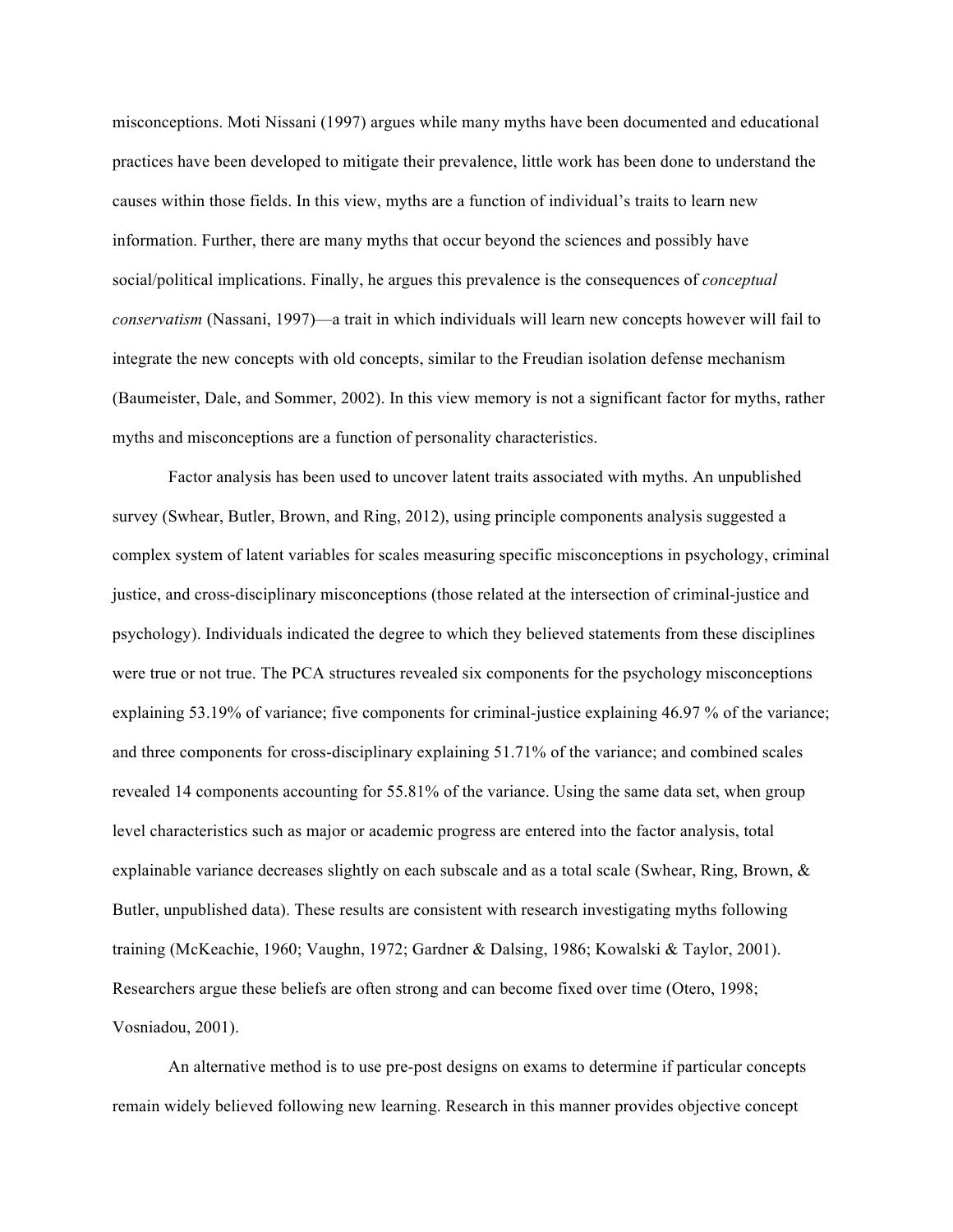measurement whereby an increase in the total number of correct responses suggests abating myths. However, individuals may learn new information merely to pass an exam and do not incorporate the new evidence into their belief systems (Otero, 1998; Vosniadou, 2001). Thus when students perform better on exams, they often falsely attribute the increase in their performance. The testing effect demonstrates a fundamental problem of the subjective component of human memory in that most students do not attribute the increased recall accuracy as a function of practicing recall, rather students are more likely to indicate repeated studying would predict improved recall (Agarwal, Karpicke, Kang, Roediger, & McDermott, 2007).

Similarly, individuals may have a subjective experience of knowing or not knowing information, but fail to recall the source event (e.g., Tip of the Tongue effect, Brown and McNeill, 1966) or inaccurately report the source information. Researchers using secondary measures of individuals subjective meta-memory often ask individuals confidence in their response. In some cases, subjective rating is then treated as a covariate to overall performance on a conceptions survey. However, in most cases, the research has shown individuals are often poor at introspection into their own memory processes (Loftus, 2005; Tulving, 1981; Schacter, 1995; Kensinger, 2008). How then can participants articulate situations in which they inferred or directly accessed information stored in declarative memory?

Kahenman (2011) provides a cognitive view of conceptions, describing them as decisions resulting from *fast or slow* processing systems. Kahneman argues that the vast majority of our decisionmaking and information processing occurs with system one, the fast processing system. Under special circumstances, decisions involve system two. The first system operates automatically and affectively (e.g., using direct memory access) to reduce information loading, or using schemas and heuristics when information/experience is limited (Tversky & Kahneman, 1974; 1982; Gowda, 1999; Alverz & Busenitz, 2001). The second system operates as a more deliberate and effortful process. Unfortunately the benchmark response-time difference between these two systems has not been formalized. Broad relative metrics for determining system one and system two have been developed, but none have sensitivity to the millisecond scale. It is important to note that most models using response time usually consist of two or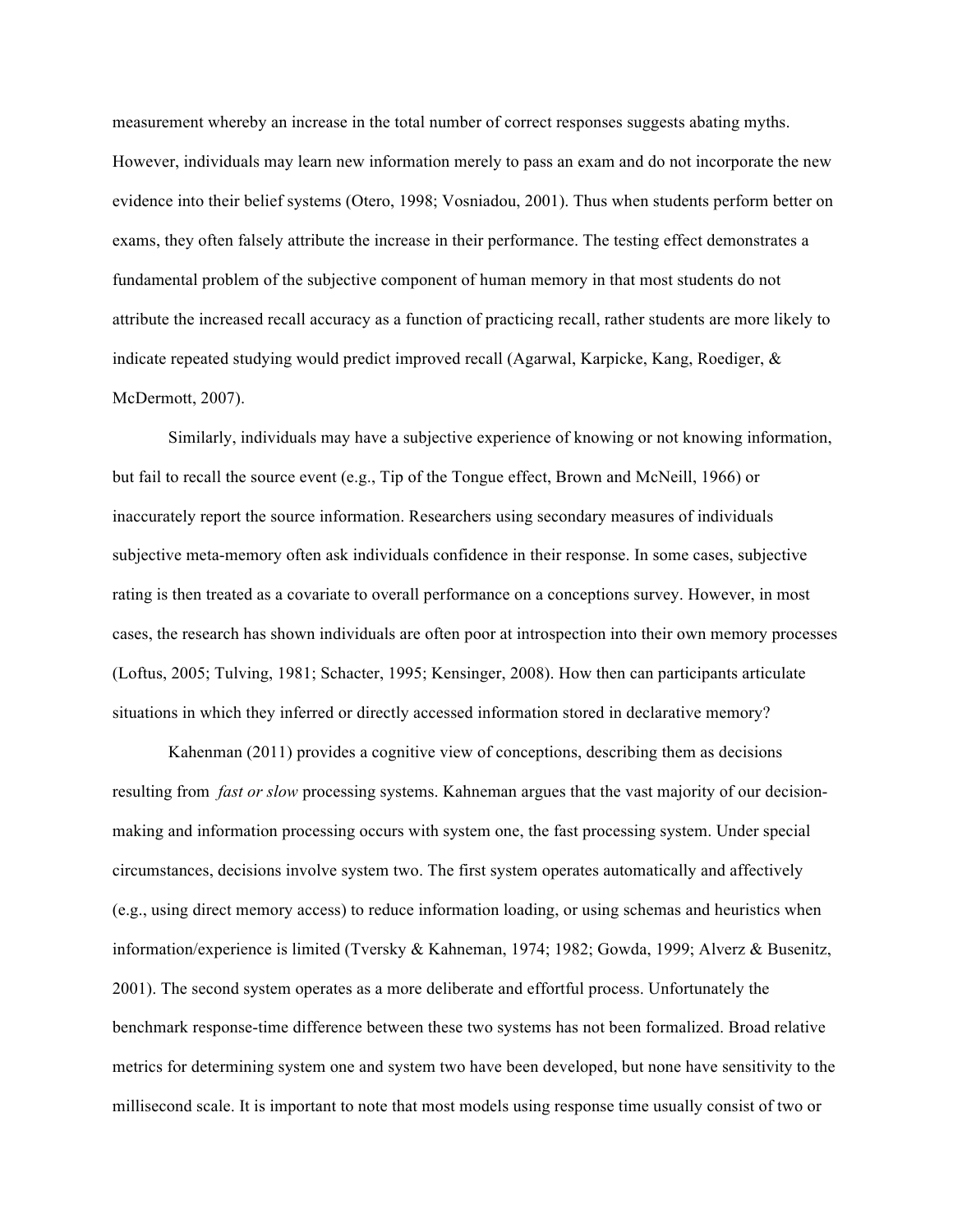four keys (Kosinsky, 2008; Donkin and Nosofsky, 2012). Response time has been argued to serve as a potential measure to detect if information is a retrieval strategy or an inference strategy (Kahenman, 2011; Camp, Lehman, & Lehman, 1980; Reder, 1987)—a fast and slow memory processing system (Bergert and Nosofsky, 2007; Kahneman, 2011). From a theoretical perspective, Kahneman (2011) provides a useful framework for which misconceptions can be distinguished from myths.

#### **Pilot Studies**

In this section will summarize the pilot research on myths and misconceptions conducted from Summer 2011 to Spring 2013 in preparation of the experiment to be reported.

I have defined the behavior of a *myth* as a fast response to an incorrect statement and a *known fact* as relatively faster response to a verifiable statement. While *misconceptions* and inferred *facts* are relatively slow compared to known statements. A *central idea* is defined as the related collection of statements written as both misconception and fact (i.e., percentage of brain use in humans). I will first describe the pilot studies that focused on developing the stimuli through focus groups and statistical evaluation of the instrument. Second, I will then describe the software pilot study where based on the feedback from focus groups and interviews during the pilot studies, we determined the need for a broader response range and the inclusion of a *I don't know* (IDK) key. Finally, I will then discuss the final instrument and it's reliability and validity characteristics. Following a description of the materials, I will then outline the four statistical approaches used to explore the use of reaction time as a metric for determining if an individual has a misconception or myth.

#### **Instrument development**

**Participants***.* 644 Ball State University undergraduates in two departments volunteered and received research credit in their courses. We sampled from introductory and advanced courses in criminal justice ( $n=182$ ) and an upper level forensic psychology course  $(n=40)$ , and the Department of Psychological Science human participants pool which broadly represents all majors at the university, but mostly freshman.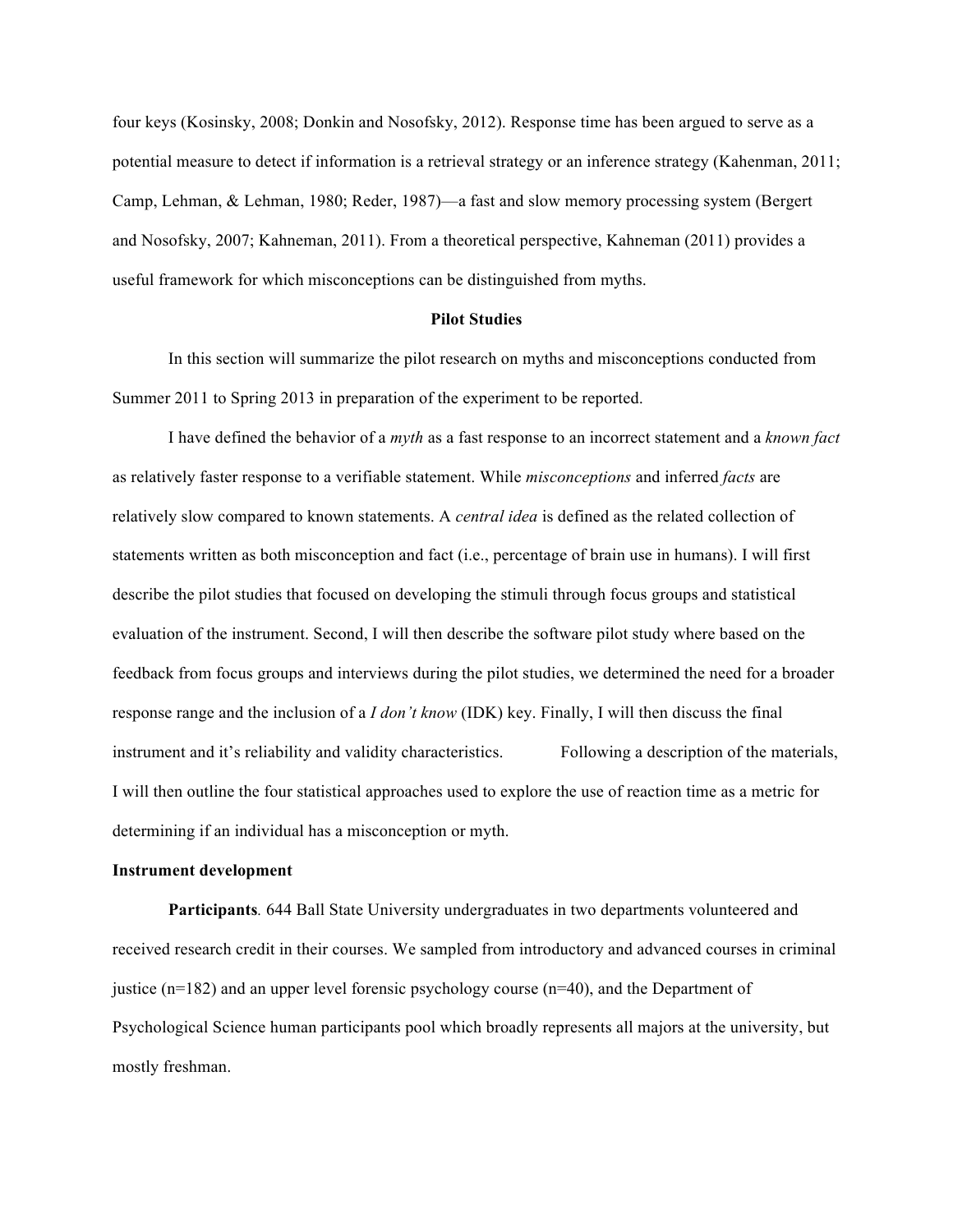**Materials**. Following good practice for survey development, in the summer of 2011 a research team, of which the author was member, identified 40 central ideas from texts in criminal justice and psychology concerning prevalent misconceptions in those areas (Barkan & Bryjak, 2008; Lilienfeld, Lynn, Ruscio, & Beyerstein, 2009). For each central idea, the researchers created an *incorrect statement* and *fact statement*, therefore a total of 80 individual statements. This initial list was revised by interviewing students to make sure they understood the statements and experts in criminal justice and psychology on the validity of the individual statements. In the Fall of 2011, 561 students were randomly assigned to one of two survey's: either all items were false statements or all were true statements. In Spring 2012 an additional 312 students were randomly assigned to one of two surveys that consisted of balanced statements of each central misconception as to demonstrate content validity of the scale. Results indicated there were no significant differences between the forms on participant's behavior in terms of overall number of misconceptions. Additionally, there were no differences between those central idea statements regarding criminal justice, psychology. Both scales had moderate to high reliability (Chronbach's  $\alpha$  Fall 2011 = .773; Chronbach's  $\alpha$  Spring 2012 = .667) and while there is a discrepancy in the  $\alpha$  coefficient, outcome scores on all three criterion (total score, criminal justice items, and psychology items) were not significantly different with a critical  $\alpha = .001$ .

Pilot research also investigated predictors of total number of misconceptions by gathering demographic and self-report behavior data regarding their television viewing (Brown, Butler, Ring, & Swhear, 2011). The researchers gathered a total of 644 participants, 182 from a criminal justice course, a group from a forensic psychology course, and the remainder from the psychological science subject pool. The researchers were interested in predicting the number of correctly identified misconceptions. Results indicated there was an interaction for only students in the psychology program and their overall educational level. These findings suggest as psychology student's progress through their education, they are less likely to endorse a myth statement, there was also a significant effect of education on the endorsement of a myth  $(\beta_{Psychology*Education} = .215, \beta_{Education} = .151)$ . However, the total variance accounted for in this study was relatively low (Adjusted  $R^2 = .157$ ), suggesting stronger possible indicators or scale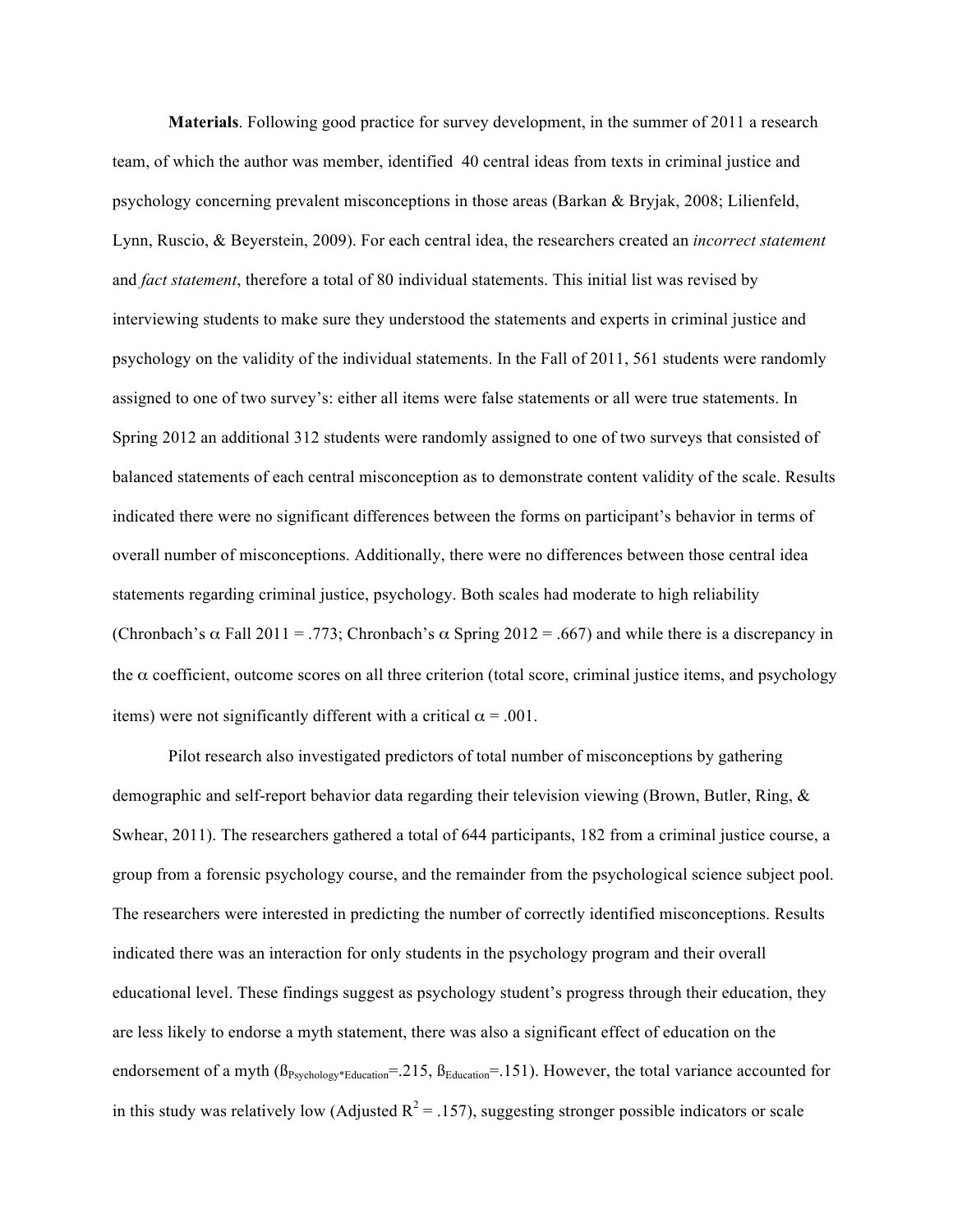redevelopment. No other factors that were evaluated were reliably significant. Therefore, the research team concluded to perform a revision of the scale and explore alternative indices of myths and misconceptions.

Each statement from the pilot studies was reviewed for statement clarity using focus groups and formed the foundation for the second stimulus set. The critical statements were then doubled again to provide additional to verify the response behavior of each central idea. The total test stimulus list consists of 180 statements. In order to provide baselines on direct access memory or inference, a list of sentence verification (40 items) and inference statements (40 items) were collected from the literature (Collins  $\&$ Quillian, 1968, Camp et al., 1980). Additionally, based on the feedback from individuals in the focus groups in which students indicated they would choose answers random if did not know anything about the critical statements. Therefore, the response scale was refined from a *True* to *Not True* scale to also include and *I don't know* response option. The revised scale reliability increased substantially (Chronbach's  $\alpha$  = .884).

#### **Reading and Information Processing**

To provide more sensitive analyses of response time, we gathered 80 participants to provide data on reading time for each statement. Participants were told to press any key on the keyboard or mouse as soon as they read and understood the statements presented. See figure 1 for results and comparison against data processing individuals. Results indicate the strongest predictor of reading time is sentence length in total character and spaces ( $R^2 = .938$ ) and the linear equation is:

Read Time =  $300.78 + (35.642)$  \* Number of characters in statement

Using this equation, reading time can be separated from fast-slow decision-making. As each statement increases in total number of characters (including spaces), there is a strong positive relationship to response time. Thus, as individuals deviate from the estimated read time, per statement, an individual is likely using inference processing.

#### **Experiment I**

#### **Participants**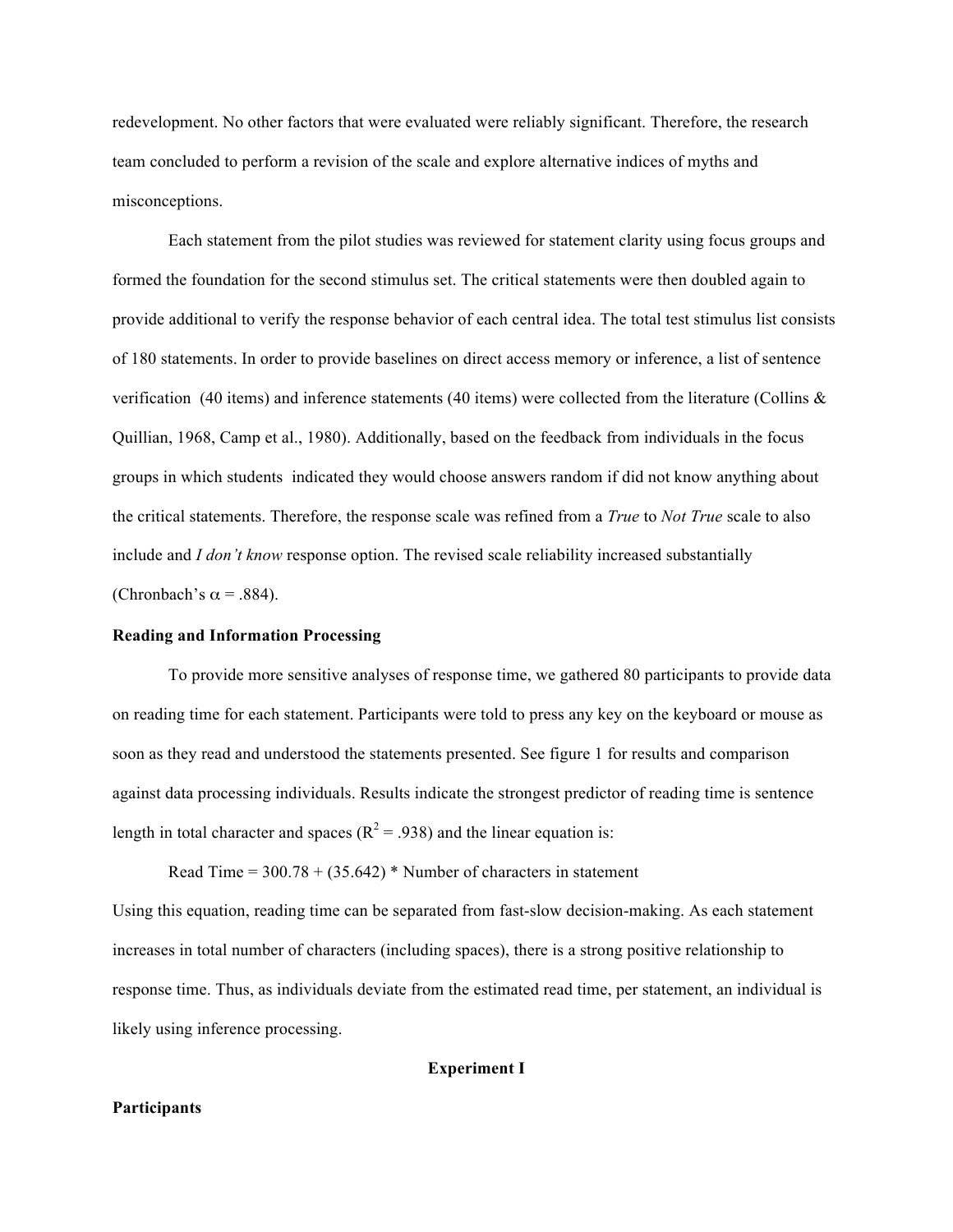The sample consisted of 79 Introductory Psychology students from the Ball State Psychology Subject Pool with corrected to- or normal eyesight and no severe reading disability. Students were given research credit for their participation.

#### **Procedure**

Participants were run in groups of two with a researcher outside the room to record if any distracting noises occurred which could influence reaction times. Participants were instructed how to use the software by a researcher and prompted at the beginning of each section. Participants responded using a three-key scale (*I believe this statement is True*, *I believe this statement is not true*, or *I do not know*; F, J, and spacebar, respectively; Gardner and Dalsing, 1986). The research session was broken up into 6 blocks to reduce fatigue and increase attentiveness during trials (Sanders, 1998; Whelan, 2008). In order to provide individual baselines on direct access memory and inference, a list of sentence verification (23 items) and inference statements (23 items) were collected from the literature (Collins & Quillian, 1968, Camp et al., 1980). The first two sessions serve as the base-line conditions for within-individual reading speed and inference processing and to practice familiarizing with the software. These conditions were counter balanced between participants.

Following the two practice sets, participants were then randomly assigned to one of four blocks of central idea statements. The total test stimulus list consists of 180 statements. The remaining sessions will consist of 45 statements, a randomly selected from the list of 180 statements. Participants will be asked to respond as accurately and quickly as possible to each statement. Upon completing the experiment, participants were debriefed, thanked and awarded course credit for their time. The data set is created as person-period for means of classification, and RT comparisons are based on normalized data (c.f., Tabachnick & Fidell, 2013, see Whelan, 2008 for a review) each participant was assigned a random participant identification number.

#### **Analyses**

Based on previous literature in response-time studies (e.g., Whalen, 2008), several analyses were conducted to determine the relationship between judgments, RT, statement-ground truth, guessing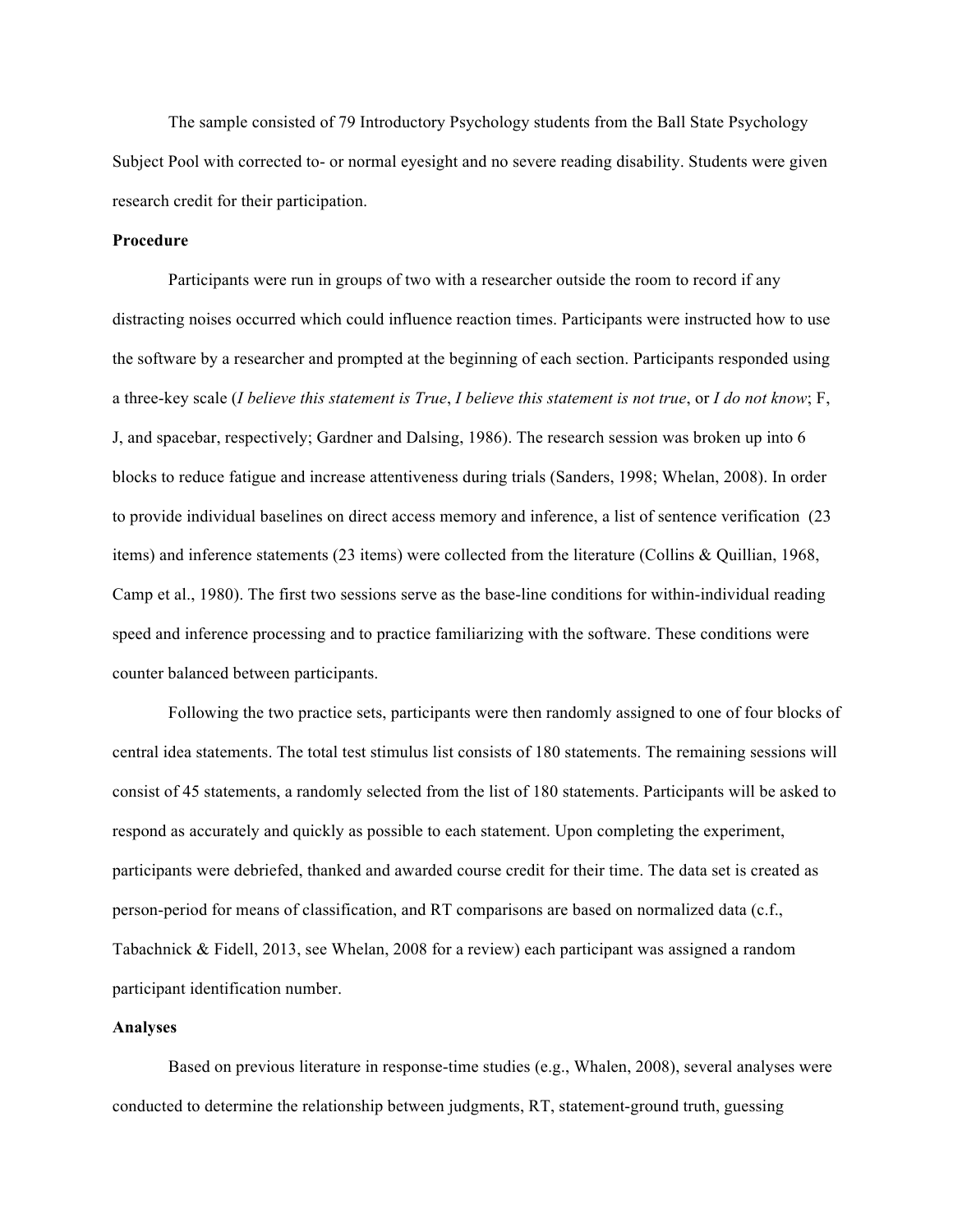behavior, and deviation from reading time. Specifically, the analyses focus on the predictive value of models using RT as a metric. Thus, two general approaches are used. First, comparing overall model instance classification; second, using a computational time metric to determine which analysis is most efficient.

To determine *fast-slow* judgments, a variable was created by taking the average read time latency from a baseline-comparison group for each statement (see figure 1), and compared to each participant's reaction time per statement. Because each participant also performed a reading latency and inference latency, data was analyzed to detect if participants were responding faster than 2.5 standard deviations from the benchmark reading-times (e.g., 1250ms slower than the Read Time for each statement) and were excluded from results. Response times to statements that closely approach average read time suggest little processing therefore direct access, whereas reaction times with longer latency suggest inference processing.

Model comparisons are performed by comparing effect sizes and/or correct classifications given. This is possible due to the person-period structure of the data, treating each statement, and participant as a unique function of variance for each model. Analyses are conducted using Weka Data Mining for the CART and Logistic Regression Classification analyses (Hall, Frank, Holmes, Pfahringer, Reutemann, and Witten, 2009). Analysis of variance is conducted using R (R Development Core Team, 2008). For all data mining analyses, parameters are simply the variables being evaluated in the dataset. For example, a twoparameter model would consist of just two variables—a predictor and criterion.

#### **Analysis of Variance**

The analysis of variance is a common inferential statistic used in response-time experiments (Whalen, 2008), however, results should be interpreted with caution for at least two reasons. First, data likely violate normality and independence, so data are likely transformed; commonly by taking the natural log. Second, because the data is then on an  $e^y = x$  scale, providing a meaningful description of the differences in averages becomes difficult. Therefore, in terms of *fast-slow* performance, I averaged each participants read time and process time derived from their baseline conditions. I then determined within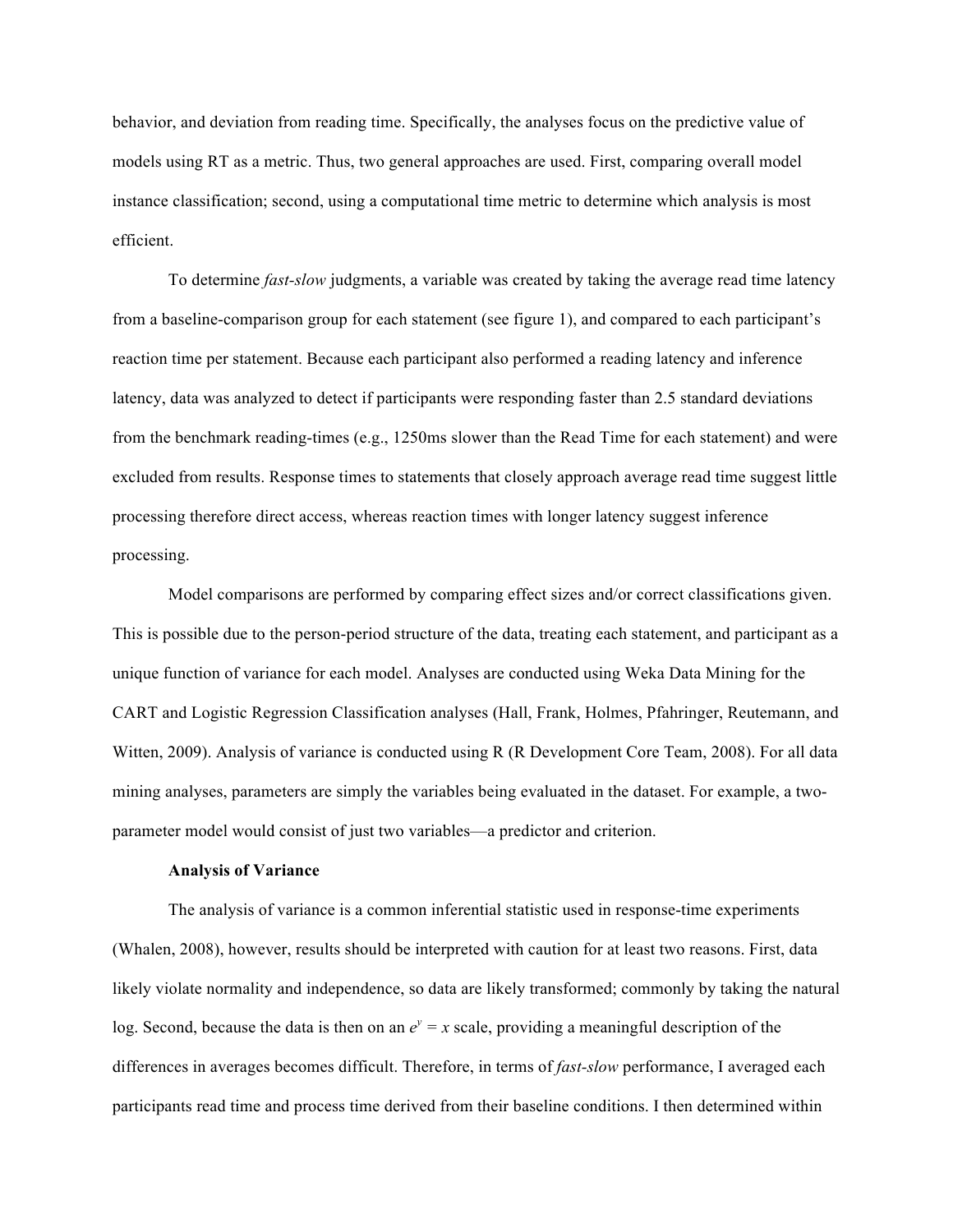2.5 standard deviations, if a response time was either faster than average, average, or slower than average. The analysis investigates their overall performance on the scale and two what extent individuals deviate in total scale score based on Fast-Slow processing.

#### **Logistic Regression Classification**

Unlike the ANOVA, Logistic regression can provide odds ratios and the probability of a discrete outcome. Because overall, I am interested in the response characteristic, (e.g., belief); this is a traditionally optimal predicative analysis. Three analyses were performed. The first model predicted choice (True, Not True, and I don't Know) from overall scale performance (e.g., number correct), ground truth, Participant, order of stimulus block, and individual stimulus presentation order. The second model included response time as a continuous variable. The third model included response time as a discrete variable.

#### **CART**

CART (Classification and Regression Tree; see Lewis, 2000 for an introduction) is a nonparametric statistical method that can select from among a series of variables those which provide the most predictive strength on the explanatory variable. This method also accommodates the interactions between variables (Brieman, Friedman, Olshen, and Stone, 1984). This approach is desirable because of the assumptions (and lack there of) towards the analysis. Yohannes and Hoddinott (1999) listed seven desirable characteristics of CART (listed in Appendix A). For this analysis, two approaches were used. First, I conducted the analysis classifying response (true, not true, I don't know) by item ground truth and participant as predictor variables (see Appendix B; Table 1). The second analysis included participant response time and within-participant *fast-slow* nominal variables. All data output may be found at https://docs.google.com/file/d/0B1-Z92O8Q1afdndCRTk5TmVPNU0/edit?usp=sharing

# **Results**

### **ANOVA**

A 3 (belief: Not True, True, I don't know) x 3 (Response Time: Fast, Average, Slow) x 42 (Misconception: 1-42) was performed. Results indicate an interaction of Belief x Misconception Number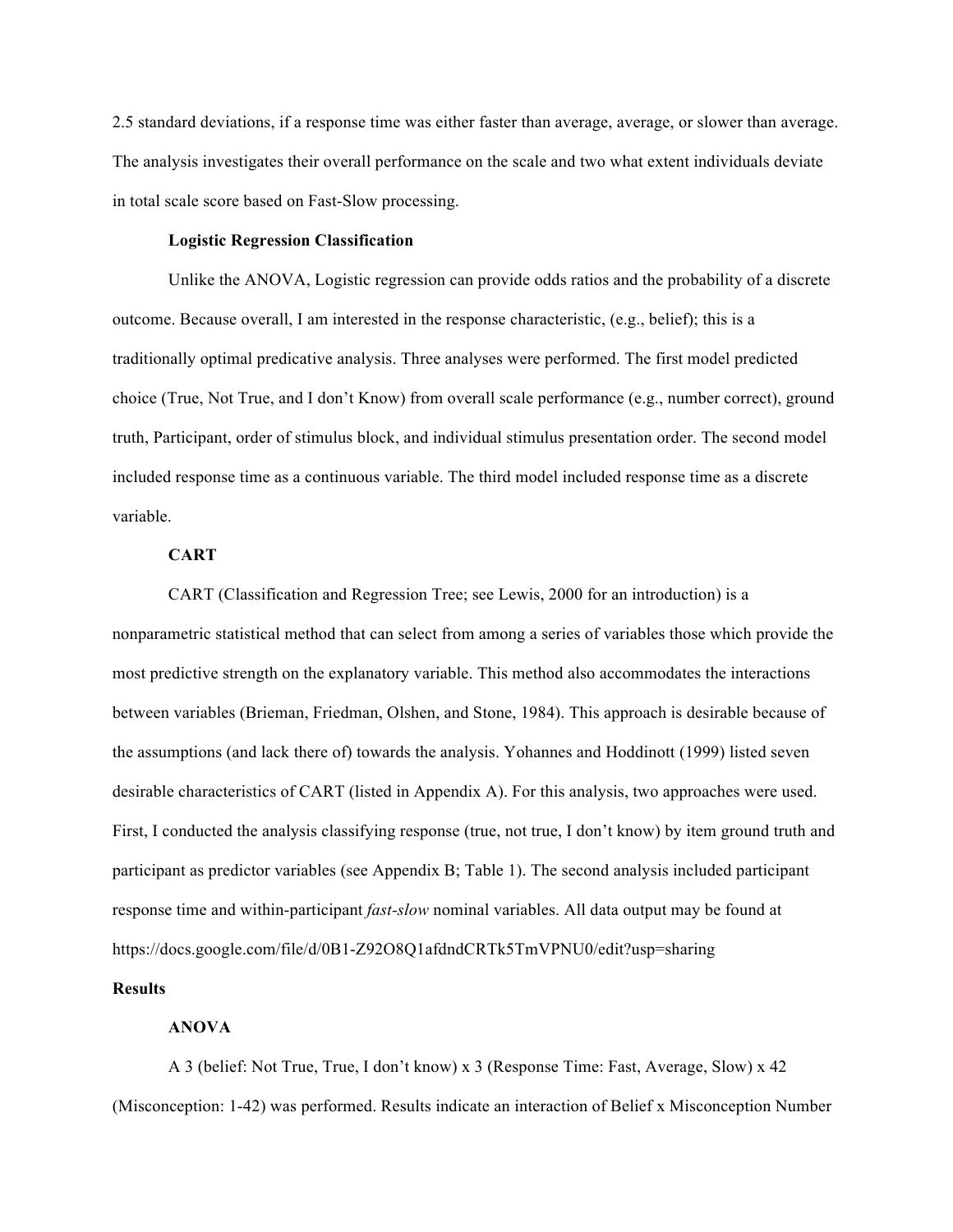$[F(187, 17,471) = 1.273, p = .007; \eta^2 = .014]$ . Some individual's responses to statements are more likely to predict overall performance and this makes sense. Individuals who indicate IDK are more likely to have an overall decreased number of correct responses (see Figure 2 and 3) due to nature of the scale score. There is also a main effect of response time on total number of correct responses  $[F(2, 17, 471) =$ 43.044,  $p < .000$ ,  $\eta^2 = .005$ ]. Students who responded slower, more frequently responded correctly (Mean Slow = 102.535; Mean Average =  $99.874$ ; Mean Fast =  $96.821$ ).

A second 3 X 2 (Response Time: Fast, Slow) X 42 ANOVA was also performed to evaluate the effect of the clustering used in the first analysis. The only parameter that changed was response time clustering. Overall model fit, as measured by R squared, decreased  $(R^{2}_{\text{Model2}} = .123; R^{2}_{\text{Model1}} = .140)$ . However it is questionable if the loss of the additional parameter significantly increases model fit. Computational time for more sophisticated analyses deemed impractical given the weak effect sizes.

#### **Logistic Regression**

To evaluate the notion that response time can provide useful information to response characteristics. Model one results indicate a significant model fit and correctly classified 58.79% of the instances in the data set. Model two out performed the initial model correctly classifying 71.19% of the instances. Model three performed slightly better than model two and overall classified the most number of instances correctly (72.81%).

It is important to note processing time for each model as a metric of their general feasibility. The initial 9-parameter model took 215.68 seconds to generate each fold plus the initial model. Whereas the 10-parameter continuous response time model took 311.01 seconds and the 10-parameter *Fast*-*Slow* model took 244.57 second to generate each fold plus the initial model. Because each model uses 10 folds to classify instances, this is a substantial increase in computational time. Thus, in this case the best performing model both for computational time and increase in classification strength is 10-parameter *Fast-Slow* model.

**CART**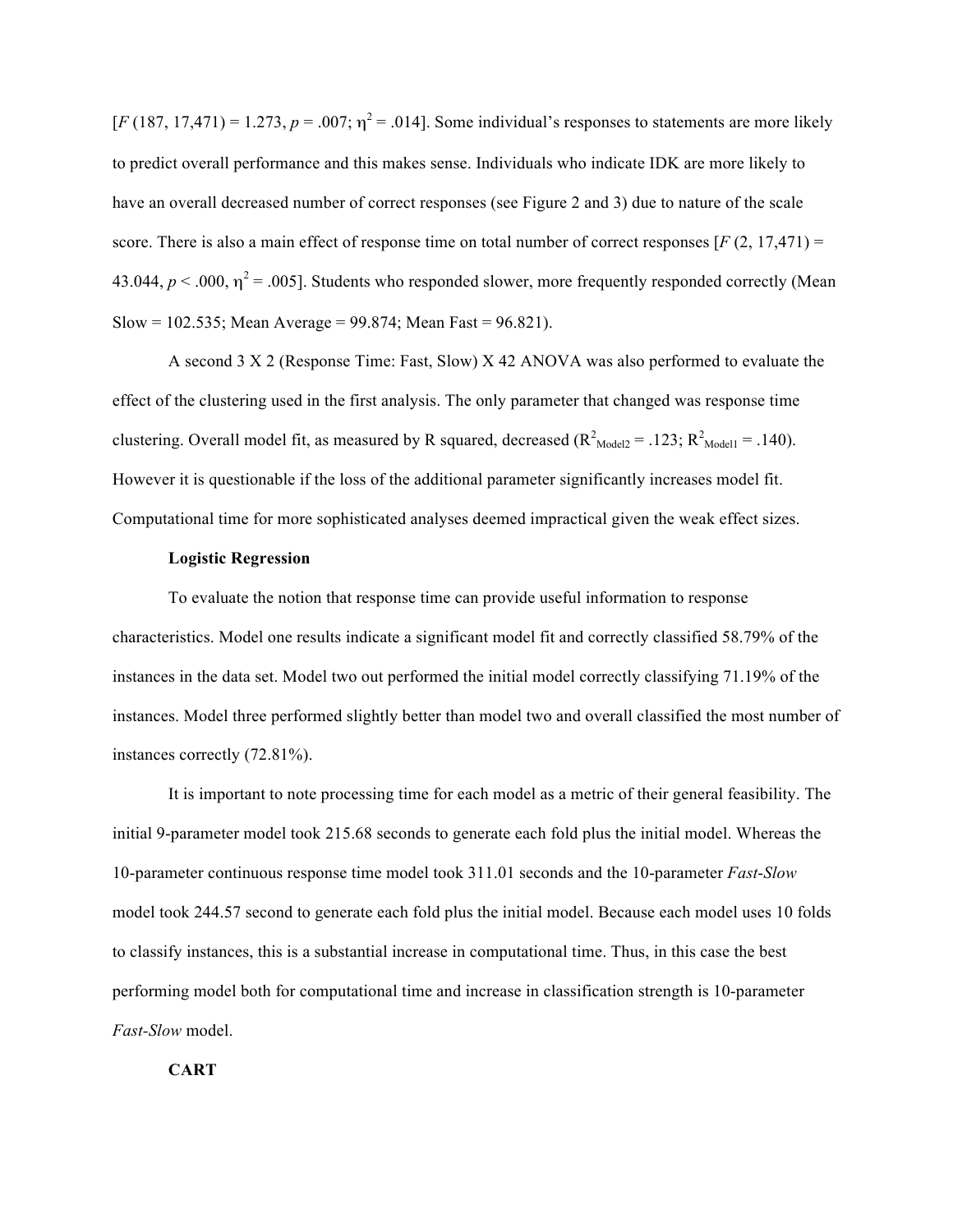Results suggest CART is able to correctly model misconceptions and myths with fairly high reliability. Model comparisons suggest that classifying data as *Fast-Slow* improves modeling responses as they deviate from reading time. Thirteen models were performed (see tables 2-5 in Appendix B). Predicting beliefs (True, Not True, I don't Know) were significantly enhanced at two stages. First, when including the *Correct* variable which indicates if the response was correct; Second, when including response time characteristics. However, there were differences in the degree of classification based on the type of Response Time metric. While CART models are able to deal with a wide range of data types robustly, not having a specific anchor point to define *Fast-Slow* decreased performance of the models.

#### **Discussion**

Overall, these analyses suggest the addition of a *fast-slow* parameter improves the ability of a scale to distinguish misconceptions from myths. As Taylor and colleagues have pointed out, previous scales lacked this level of sophistication and prediction of responses. Further using response time provides critical information about the cognitive mechanisms at play when individuals are recalling information from long term memory.

Findings suggest while traditional analyses may be useful in terms of assessing scale characteristics, they do not provide the level of predictive performance given high dimensional datasets. The ANOVA provides evidence to suggest individuals whose latency is over 2.5 standard deviations from any given read time, are more likely to correctly respond to items. However, given both model fit and small effect sizes, other factors may be account for the overall performance. More importantly, the ANOVA only provides limited data that individuals who are more methodical and thoughtful in responses are more likely to correctly identify which statements are true or false. Weakly suggesting individuals are either in a system 1 or system 2 states as outlined by Kahenman (2011).

Findings from the logistic regression provide respectable information, however there is a big trade off in computational time required for each analysis. Data support the two retrieval characteristics hypothesized and are further supported when treated as a hypothetical construct for prediction.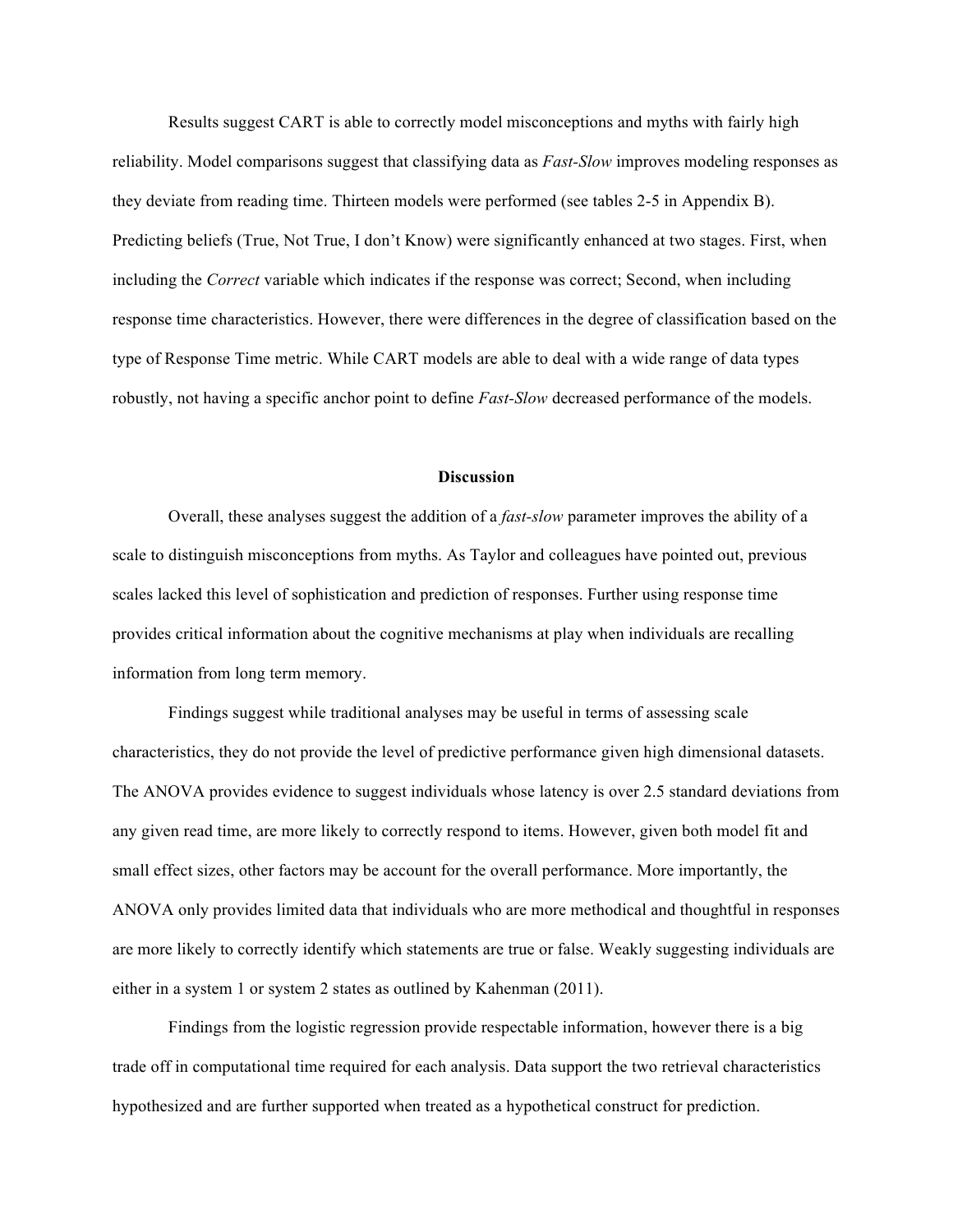Findings from the CART analysis provide the most useful information for predicting response behavior when including item response-times for two principle reasons. First, interpreting results is substantially improved given the decision tree output. By virtue of treating the dataset as a decision tree for response characteristics, specific characteristics are modeled and outlined. Second, the confusion matrix (see Table 3, Model Comparisons), quickly show when the additions of new or different predictors influence classification of the criterion responses. For example, I conducted a Naïve Bayesian Tree analysis which produce over 2,000 pages of output, with a great degree of independent trees and leaves per tree (1025 and 963, respectively). While the model was highly successful (87.6% correctly classified instances), and fast (19.17 seconds per fold), model interpretation is highly difficult given the sheer complexity of the results. It is for that reason, CART provides the most functional alternative approach. Standard analysis like logistic regression or ANOVA does not provide computationally or resource advantages unlike data mining approaches. In particular, both Logistic and ANOVA took significantly longer computer processing time than CART and several other methods not discussed in this manuscript.

Additionally, unlike the logistic and ANOVA models, the CART models can be deployed to predict individual's response characteristics without the use of group-level data. In other words, CART is able to provide a person-level prediction model unlike the traditional model. Future researchers will need to determine how many stimuli are needed to build a classification model that can help determine which ideas students have learned incorrectly and which ideas they are incorrectly deciding on based on other things they know. This has important consequences to how one goes about changing an incorrect idea. Discovering the ideas upon which students base an inference can be quite difficult, but may be critical to correcting an error.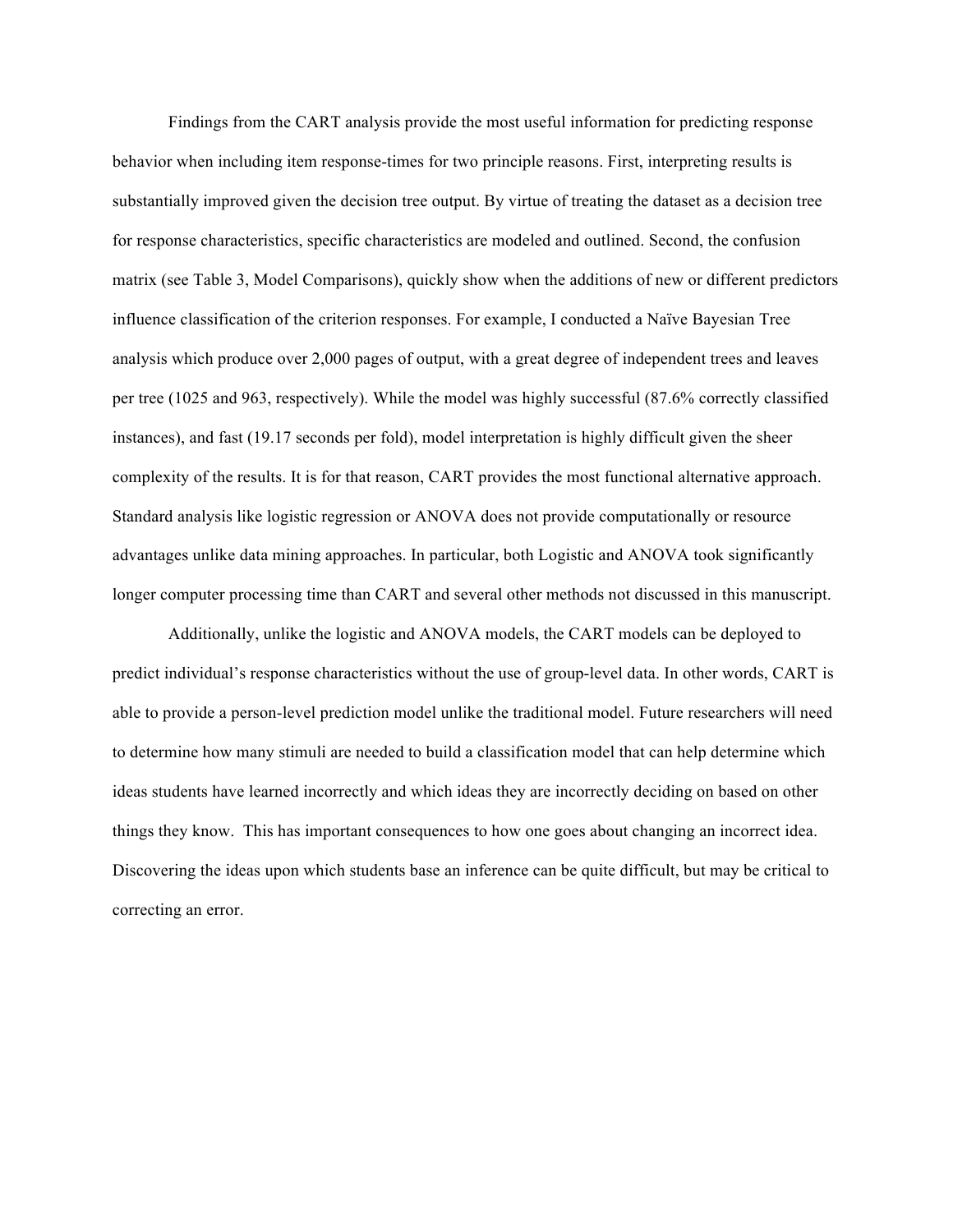#### References

- Alvarez, S. A., & Busenitz, L. W. (2001). The entrepreneuriship of resource based theory. *Journal of Management, 27,* 755-775.
- Agarwal, P. K., Karpicke, J. D., Kang, S. H. K., Roediger, H. L., & McDermott, K. B. (2008). Examining the testing geffect with open- and closed-book tests. *Applied Cognitive Psychology, 22*, 861-876.
- Anderson, J. R., & Leibere, C. (1998). *The atomic components of thought.* Mahwah, NJ: Earlbaum.
- Anderson, M. C., Bjork, R. A., & Bjork, E. L. (1994). Remembering can cause forgetting: Retrieval dynamics in long-term memory. *Journal of Experimental Psychology: Learning Memory, and Cognition, 20,* 1063-1087.
- Baddeley, A. (2005). Short-term and working memory. In Tulving, E., and Craik F. I. M. (Eds.). *The Oxford Handbook of Memory.* (pp. 77-92). Oxford: Oxford University Press
- Barkan, S. E., & Bryjak, G. J. (2008). *Myths and Realities of Crime and Justice: What Every American Should Know.* Jones and Bartlett Publications, LLC.
- Bergert, F. B., & Nosofsky, R. M. (2007). A response-time approach to comparing generalized rational and take-the-best models of decision making. *Journal of Experimental Psychology: Learning Memory and Cognition. 33,* 107 – 129.
- Breiman, L., Friedman, J. H., Olshen, R. A., & Stone, C. J. (1983). *Classification and Regression Trees.* Wadsworth.
- Brown, R., & McNeil, D. (1966). The "Tip of the Tongue" phenomenon. *Journal of Verbal Learning and Verbal Behavior, 5,* 325-337.
- Camp, C. J., Lachman, J. L., & Lachman, R. (1980). Evidence for direct-access and inferential retrieval in question-answering. *Journal of Verbal Learning and Verbal Behavior, 19*, 583-596.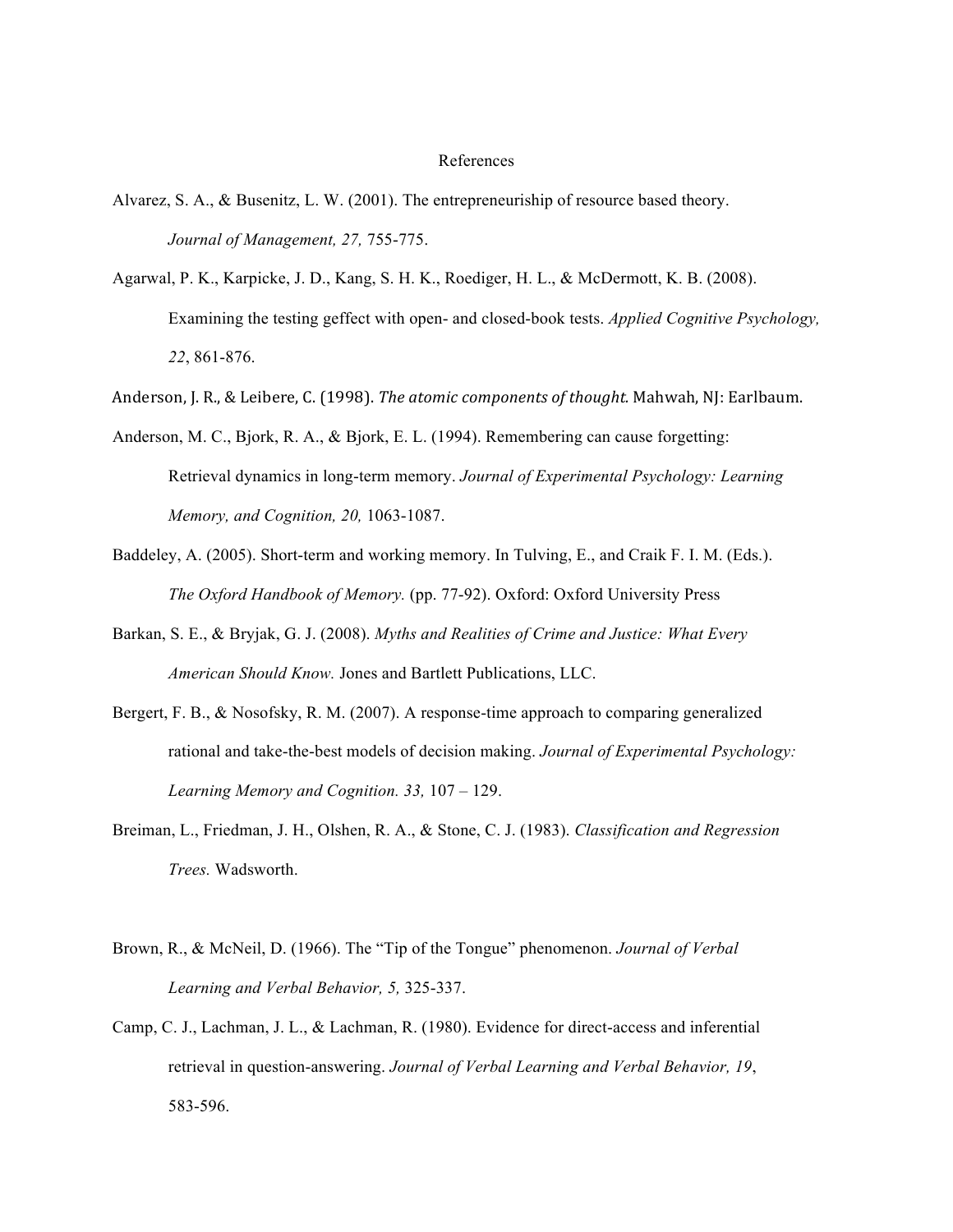- Collins, A. M., & Quillian, M. R. (1969). Retrieval time from semantic memory. *Journal of Verbal Learning and Verbal Behavior, 8*, 240-247.
- Confrey, J. (1990). A review of the research on student conceptions in mathematics, science, and programming. *Review of Research in Education, 16,* 3-56.
- Donkin, C., & Nosofsky, R. M. (2012). The structure of short-term memory scanning: an investigation using response time distrubition models. *Psychonomic Bulliten & Reivew, 19,* 363 – 394.
- Evans, D. L., Gray, G. L., Krause, S., Martin, J., Midkiff, C., Notaros, B. M., Pavelich, M.,
- Gardner, R. M., & Dalsing, S. (1986). Misconceptions about psychology among college students. *Teaching of Psychology, 13,* 32-34.
- Glovich, T. *How We Know What Isn't So: The Fallibility of Human Reason in Every Day Life.*  NY: The Free Press.
- Gowda, M. V. R. (1999). Heuristics, biases and the regulation of risk. *Policy Science, 32,* 59-78.
- Hall, M., Frank, E., Holmes, G., Pfahringer, B., Reutemann, P., & Witten, I. H. (2009). The WEKA Data Mining Software: An update, *SIGKDD Explorations,* Volume 11, Issue 1.
- Hynd, C. R., & Guzzetti, B. J. (1993). Exploring issues in conceptual change. In D. J. Leu & C. K. Kinzer (Eds.), *Examining central issues in literacy research, theory and practice* (pp. 373- 381). The National Reading Conference.
- Klymkowsky, M. W., & Garvin-Doxas, K. (2008). Recognizing student misconceptions through Ed's tools and the Biology Concept Inventory. *PLoS Biology, 6*, *1*, e3. doi:10.1371/journal.pbio.00600003.
- Kahneman, D., & Tversky, A. (1982). *Judgment Under Uncertainty: Heuristics and Biases.*  Cambridge: Cambridge University Press.
- Kahneman, D. (2011). *Thinking, Fast and Slow.* New York: Farrar, Straus, and Giroux.
- Kosinksy, R. J., (2008). A literature review on reaction time. Last Updated September 2012. Retrieved June, 2013 from: biae.clemson.edu/Bpc/Bp/Lab/110/Reaction.Htm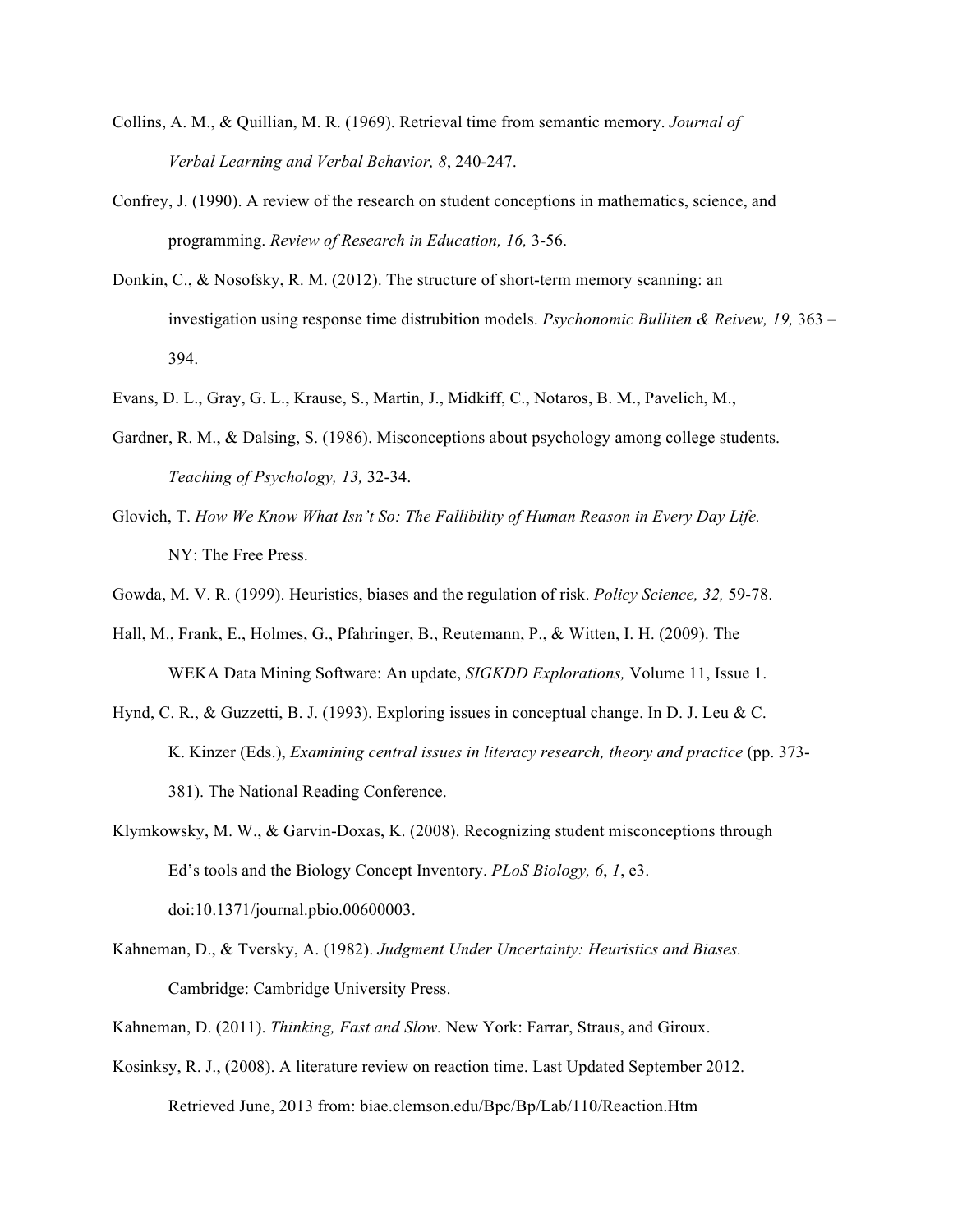- Kowalski, P., & Taylor, A. (April, 2001). *An exploratory study of developmental misconceptions.*  Paper presented at the American Educational Research Association Conference, Seattle, WA.
- Lewandowsky, S., Ecker, U. K. H., Seifert, C. M., Schwarz, N. & Cook, J. (2012). Misinformation and its correction: Continued influence and successful debiasing. *Psychological Science in the Public Interest, 13,* 106-131.
- Lewis, R. J. (2000). An introduction to classification and regression trees (CART). *Avaliable at: http://www.saem.org/download/lewis1.pdf.* Access May 1, 2013.
- Lilienfeld, S. O., Lynn, S. J., Ruscio, J., & Beyerstein, B. L. (2009). *50 Great Myths of Popular Psychology: Shattering Widespread Misconceptions about Human Behavior.* Hoboken: John Wiley & Sons.
- Loftus, E. F. (2005). Planting misinformation in the human mind: A 30-year investigation of the malleability of memory. *Learning and Memory, 12,* 361-366.
- McCelland, J. L. (2011). Memory as a constructive process: The parallel-distributed processing approach. In S. Nalbantian, P. Matthews, and J. L. McCelland (Eds.), *The Memory Process: Neuroscientific and Humanistic Perspectives.* Cambridge, MA: MIT Press, pp.
- McCutcheon, L. E. (1991). A new test of misconceptions about psychology. *Psychological Reports, 68,* 647-653.
- McKeachie, W. J. (1960). Changes in scores on the North-Western misconceptions test in six elementary psychology courses. *Journal of Educational Psychology, 51,* 240 – 244.
- Meyer, J. H. F., Shanahan, M. P., & Laugksch, R. C. (2005). Students' conceptions of research methods I.: a qualitative and quantatitive analysis. *Scandinavian Journal of Educational Research, 49,* 225-244.
- Nesher, P. (1987). Towards an instructional theory: The role of student's misconceptions. *For the Learning of Mathematics, 7,* 33-40.
- Nissani, M. (1997). Can the persistence of misconceptions be generalized and explained? *Journal of Thought, 32,* 69-76.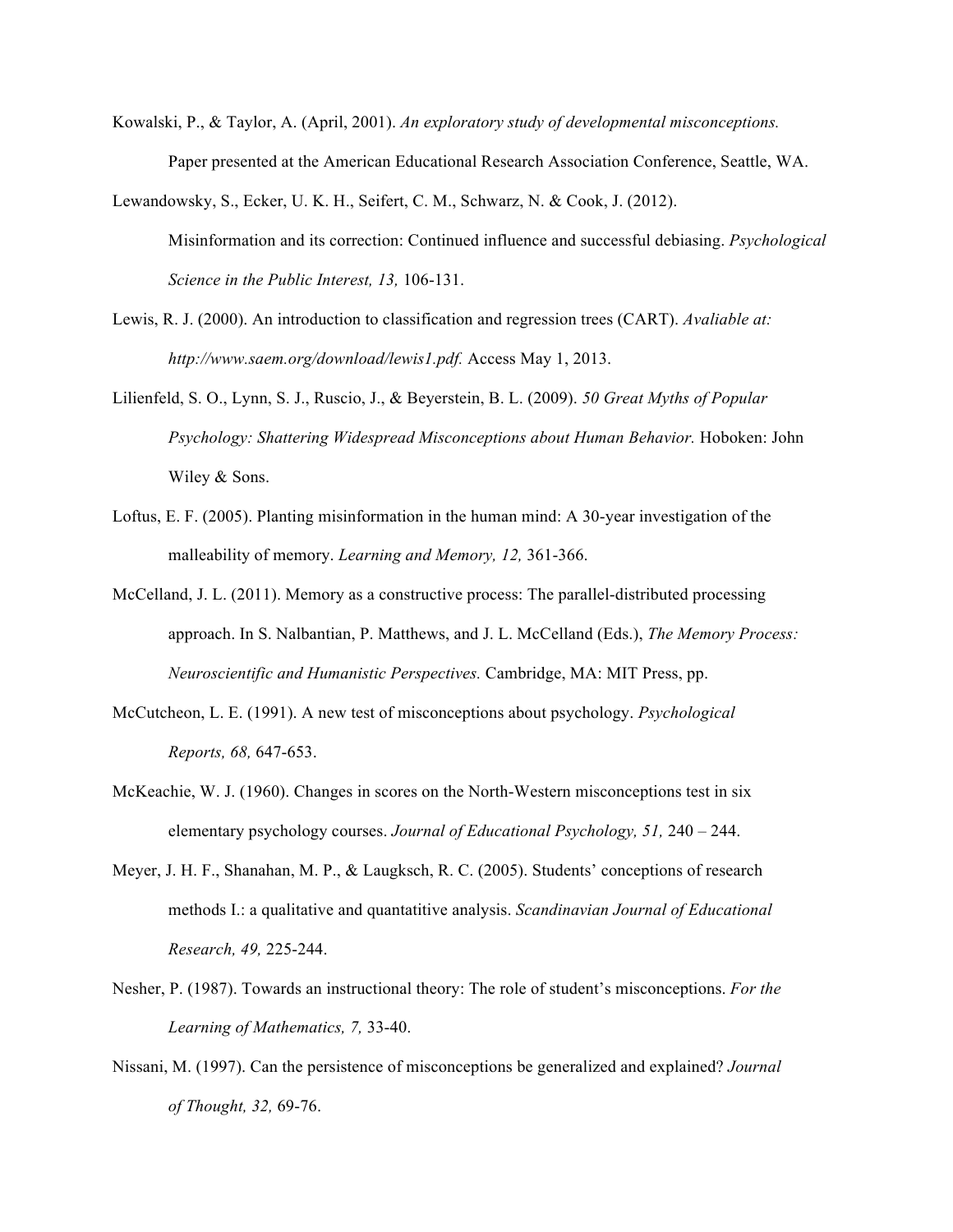- Otero, J. (1998). Influence of knowledge activation and context on comprehension monitoring of science texts. In D. J. Hacker, J. Dunlosky, & A. C. Graesser (Eds.), *Metacognition in Educational Theory and Practice.* (pp. 145 – 164). Mahwah, NJ: Erlbaum.
- Perkins, K. K., Adams, W. K., Pollock, S. J., Finkelstein, N. D., & Wieman, C. E. (2005). Correlating student beliefs with student learning using the Colorado Learning Attitudes about Science Survey. Marx, J., Heron, P., & Franklin S. (Eds), *Physics Education Research Conference.* American Institute of Physics.
- Pine, K., Messer, D., & St. John, K. (2001). Children's misconceptions in primary science: A survey of teachers' views. *Research in Science & Technological Education, 19,* 79-96.
- Qin, S., van Marle, H. J. F., Hermans, E. J., & Fernández, G. (2011). Subjective sense of memory strength and the objective amount of information accurately remember are related to distinct neural correlates at encoding. *The Journal of Neuroscience, 31,* 8920-8927.
- R Development Core Team (2008). R: A language and environment for statistical computing. R Foundation for Statistical Computing, Vienna, Austria. ISBN 3-900051-07-0, URL http://www.R-project.org.
- Rancour, D., Reed-Rhoads, T., Stief, P., Streveler, R., & Wage, K. (2003). Progress on concept inventory assessment tools. *Proceedings of the 33rd ASEE/IEEE Fronters in Education Conference,* pp. T4G1-T4G8.
- Reder, L. M. (1987). Strategy selection in question answering. *Cognitive Psychology, 19*, 90-187.
- Roediger, H. L., & Karpicke, J. D. (2006). Test-enhanced learning: Taking memory tests improves long-term retention. *Psychological Science, 17,* 249 - 255.
- Ruble, R. (1986). Ambiguous psychological misconceptions. *Teaching of Psychology, 13,* 34-36.
- Taatgen, N. A., Lebiere, C., & Anderson, J. R. (2006). Modeling paradigms in ACT-R. In R. Sun (Ed.), *Cognition and Multi-Agent Interaction: From Cognitive Modeling to Social Simulation.*  Cambridge University Press: 29-52

Tabachnick, B. G., & Fidell, L. S. (2013). *Using Multivariate Statistics*, 6<sup>th</sup> ed. Boston: Allyn and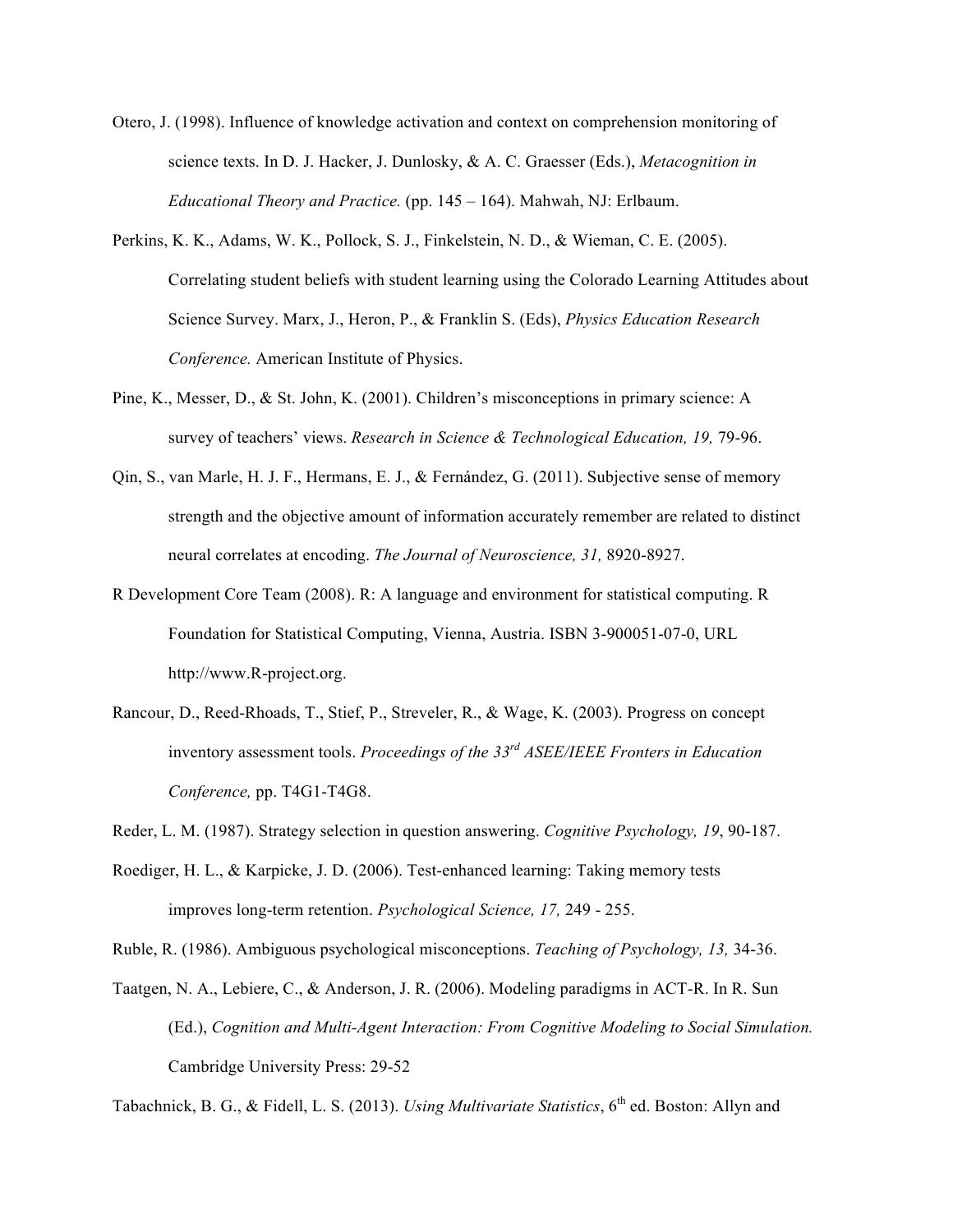Bacon.

- Taylor, A. K., & Kowalski, P. (2004). Naïve psychological science: The prevelance, strength, and sources of misconceptions. *The Psychological Record, 54,* 15-25.
- Tulving, E. (1981). Similarity relations in Recognition. *Journal of Verbal Learning and Verbal Behavior, 20,* 479-469.
- Tversky, A., & Kahneman, D. (1974). Judgement under uncertainty: heuristics and biases. *Science, 185,* 1124 – 1131.
- Sanders, A. F. (1998). *Elements of Human Performance: Reaction Processes and Attention in Human Skill.* Laurence Erlbaum Associates, Publishers, Mahwah, New Jersey.
- Schacter, D. L. (1995). Memory distortion: History and current states. In Schacter D. L. (1996). *Searching for Memory: The Brain, The Mind, and the Past.* New York: Basic Books
- Swhear, J. M., Butler, D. L., Brown, M. P., & Ring, N. S. (May, 2012). Myth modifiers: Do behavioral science courses counteract students' myths? Poster Presentation at the Society for the Teaching of Psychology Conference. Chicago, IL.
- Vaughn, E. D. (1977). Misconceptions about psychology among introductory college students. *Teaching of Psychology, 4,* 138 – 141.
- Vosniadou, S. (2001). What can persuation research tell us about conceptual changes that we did not already know? *International Journal of Educational Research, 35,* 731-737.
- Whelan, R. (2008). Effective analysis of reaction time data. *The Psychological Report, 58,* Article 9. Available at: http://opensiuc.lib.siu.edu/tpr/vol58/iss3/9

Yohannes, Y., & Hoddinott, J. (1999). *Classification and Regression Trees: An Introduction.*  Washington, D.C.: International Food Policy Research Institute.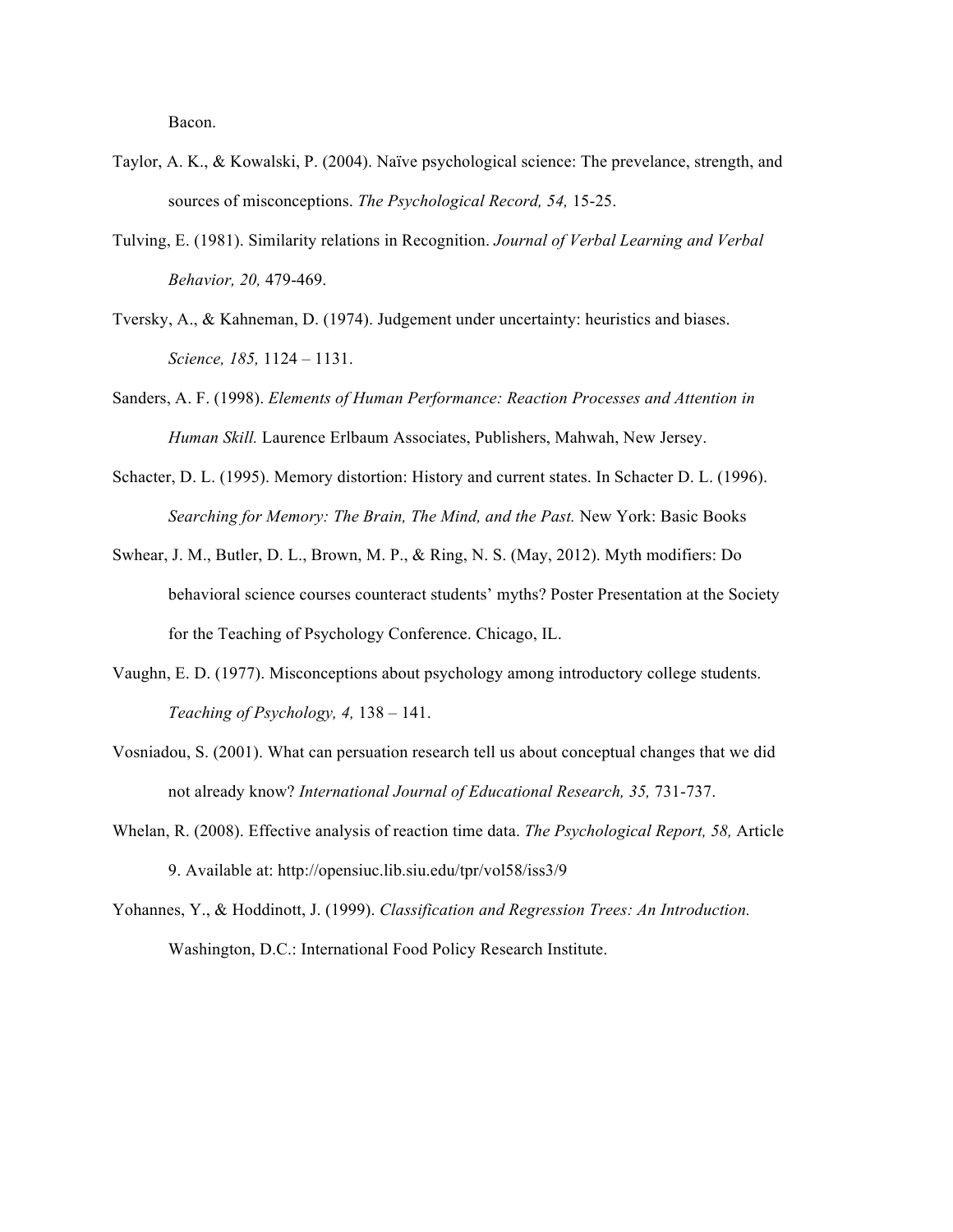## Appendix A.

Figure 1.

Mean natural log transformed reaction time for each statement. The first group represents direct memory look-up stimuli in the baseline or pre-experiment condition, the second group represents inference statements in baseline or pre-experiment condition, and the third group are the stimuli studied in the experiment.



Error bars: 95% CI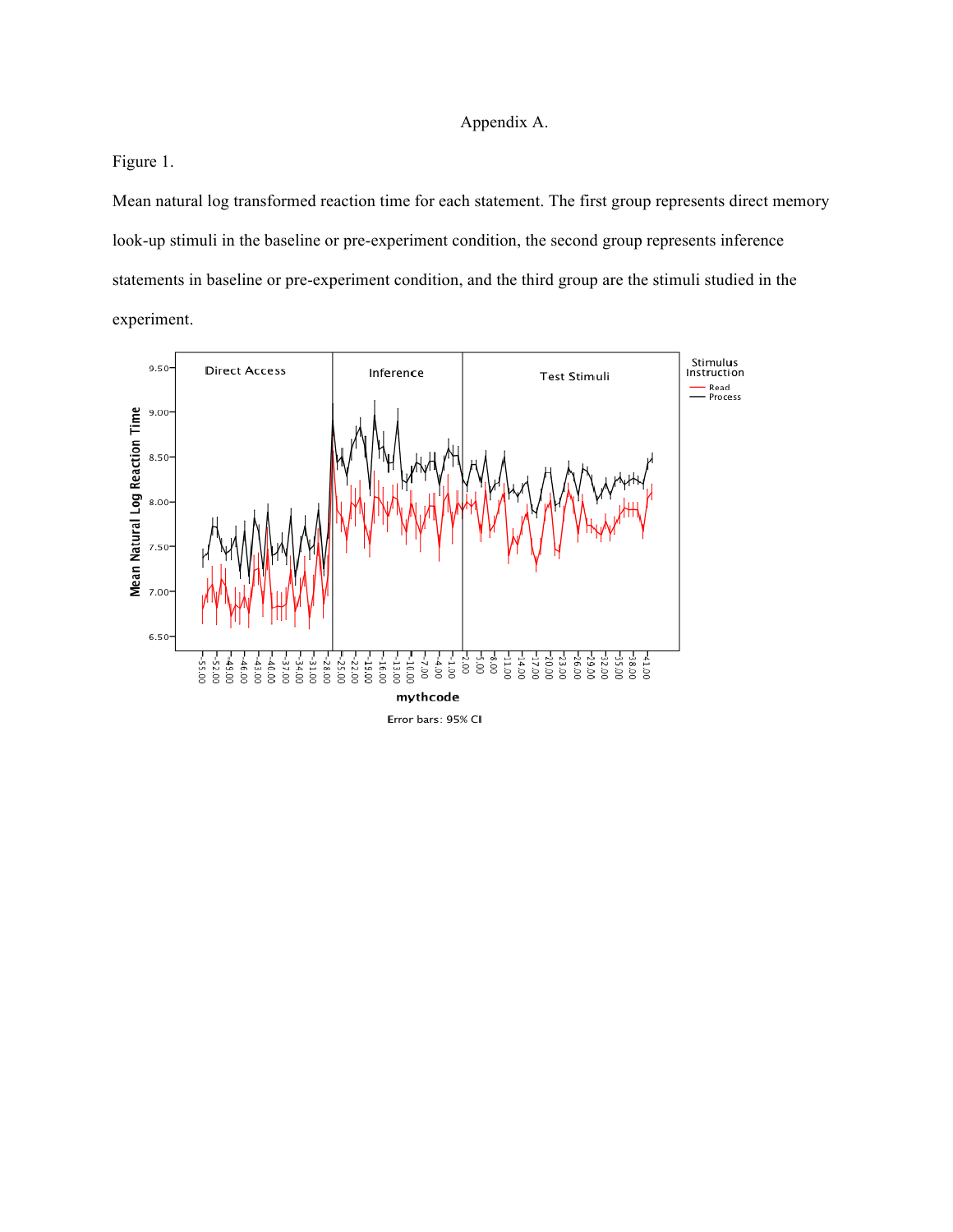# Figure 2.

The mean number of correct responses showing fast and slow responses by each statement.



**Estimated Marginal Means of Correct Responses**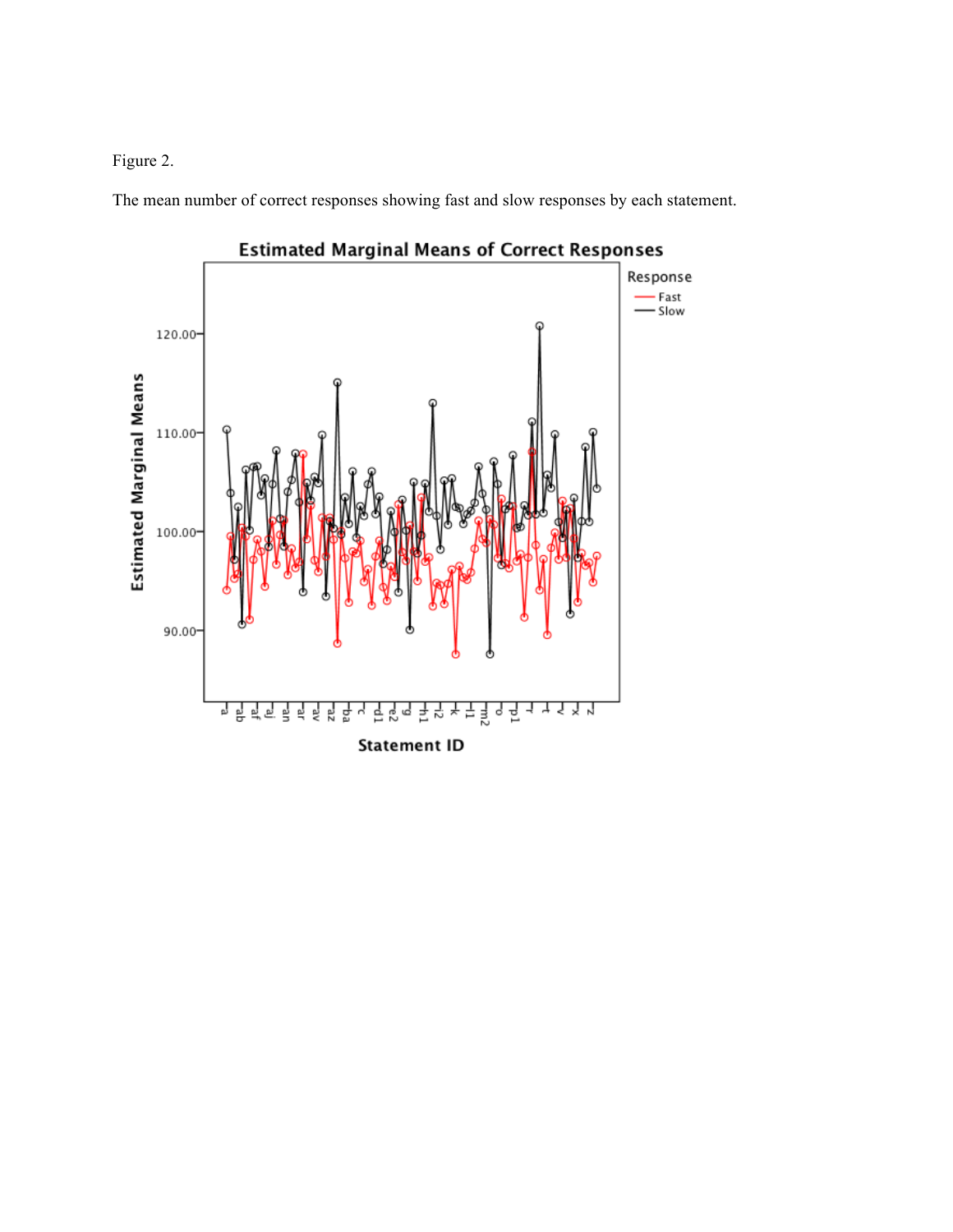# Appendix B: Tables

# Table 1.

CART Models Without Classified Response Times Predicting Belief

|              | <b>Classification and</b> |               |                    |                          |                                        |                                                                                                                               | Models                                       |                                                         |                               |                                                         |                    |                                |  |
|--------------|---------------------------|---------------|--------------------|--------------------------|----------------------------------------|-------------------------------------------------------------------------------------------------------------------------------|----------------------------------------------|---------------------------------------------------------|-------------------------------|---------------------------------------------------------|--------------------|--------------------------------|--|
|              | Regression Tree           |               | Null Model         |                          | 6 Parameters 7 Parameters 8 Parameters |                                                                                                                               | 9 Parameters   10 Parameters   11 Parameters |                                                         |                               |                                                         |                    | 12 Parameters 13 Parameters    |  |
|              | Correctly Classified      |               |                    |                          |                                        | 10235 (58.6%) 9952 (57%)   10022 (57.4%) 9926 (56.8%)  10018 (57.3%) 10023 (57.4%) 10049 (57.5%)  15127 (86.6%) 15109 (86.5%) |                                              |                                                         |                               |                                                         |                    |                                |  |
|              | Incorrectly Classified    |               |                    | 7237 (41.4%) 7520 (43%)  |                                        | 7450 (42.6%) 7546 (43.2% 7454 (42.7%) 7449 (42.6%) 7423 (48.5%)                                                               |                                              |                                                         |                               |                                                         |                    | 2345 (13.4%) 2363 (13.5%)      |  |
|              | kappa                     |               | 0.3309             | 0.3024                   | 0.3113                                 | 0.3012                                                                                                                        | 0.3093                                       | 0.3086                                                  |                               | 0.3121                                                  | 0.7816             | 0.78                           |  |
|              | Root Mean Squared Error   |               | 0.4279             | 0.4264                   | 0.4275                                 | 0.4263                                                                                                                        | 0.3146                                       | 0.4261                                                  |                               | 0.4282                                                  | 0.2537             | 0.2542                         |  |
|              | Relative Absolute Error   |               | 78.19%             | 81.41%                   | 80.55%                                 | 81.87%                                                                                                                        | 81.62%                                       | 81.71%                                                  |                               | 81.03%                                                  | 29.74%             | 29.97%                         |  |
|              | Number of Leaf Nodes      |               | 765                | 443                      | 413                                    | 323                                                                                                                           | 219                                          | 184                                                     |                               | 189                                                     | 29                 | 176                            |  |
|              | Size of Tree              |               | 1529               | 885                      | 825                                    | 545                                                                                                                           | 437                                          | 367                                                     |                               | 377                                                     | 57                 | 351                            |  |
|              |                           |               |                    |                          |                                        | Model Variables RT not coded                                                                                                  |                                              |                                                         |                               |                                                         |                    |                                |  |
|              |                           |               |                    |                          |                                        |                                                                                                                               |                                              |                                                         |                               |                                                         |                    |                                |  |
| Null Model   |                           | 6 Parameter   | 7 Parameter        |                          | 8 Parameter                            | 9 Parameter                                                                                                                   | <b>10 Parameter</b>                          | 11 Parameter                                            |                               | 12 Parameter                                            |                    | 13 Parameter                   |  |
| Ground Truth |                           | Ground Truth  | Ground Truth       |                          | Ground Truth                           | <b>Sround Truth</b>                                                                                                           | <b>Sround Truth</b>                          | Ground Truth                                            |                               | Ground Truth                                            |                    | Ground Truth                   |  |
| Bellet       |                           | <b>Beller</b> | Bellef             | Bellef                   |                                        | Beller <sup>e</sup>                                                                                                           | <b>Seller</b>                                | Bellef                                                  |                               | Correct                                                 | Correct            |                                |  |
| Myth Cade    |                           | Myth Code     | Myth Cade          |                          | Myth Cade                              | haining                                                                                                                       | paining                                      | haining                                                 |                               | Bellef                                                  | Beller             |                                |  |
| g            |                           | g             | è                  | ę                        |                                        | hyth Cade                                                                                                                     | Myth Code                                    | Myth Code                                               |                               | raining                                                 | raining            |                                |  |
| Block        |                           | Block         | Block              | Block                    |                                        | ğ                                                                                                                             | LingRT                                       | LagRT                                                   |                               | Wyth Code                                               | Myth Code          |                                |  |
|              |                           | Block Order   | <b>Slock Order</b> |                          | <b>Block Order</b>                     | Block                                                                                                                         | ě                                            | ġ                                                       |                               | LogRT                                                   | LogRT              |                                |  |
|              |                           |               |                    | Reading Time (statement) | Reading Time (statement)               | <b>Block Order</b>                                                                                                            | Block                                        | Block                                                   |                               | 믍                                                       | 믍                  |                                |  |
|              |                           |               |                    |                          |                                        | Daviation from reading time RT Reading Time (statement)                                                                       | <b>Block Order</b>                           |                                                         | <b>Number Correct (scale)</b> | Block                                                   | Block              |                                |  |
|              |                           |               |                    |                          |                                        | Daviation from reading time RT Reading Time (statement)                                                                       |                                              | <b>Block Order</b>                                      |                               | Number Correct (scale)                                  |                    | Number Correct (set)           |  |
|              |                           |               |                    |                          |                                        |                                                                                                                               |                                              | Deviation from needing time RT Reading Time (statement) |                               | Block Order                                             |                    | Number Correct (scale)         |  |
|              |                           |               |                    |                          |                                        |                                                                                                                               |                                              |                                                         |                               | Deviation from needing time RT Reading Time (statement) | <b>Block Order</b> |                                |  |
|              |                           |               |                    |                          |                                        |                                                                                                                               |                                              |                                                         |                               | Deviation from neating time RT Reading Time (statement) |                    |                                |  |
|              |                           |               |                    |                          |                                        |                                                                                                                               |                                              |                                                         |                               |                                                         |                    | Deviation from needing time RT |  |
|              |                           |               |                    |                          |                                        |                                                                                                                               |                                              |                                                         |                               |                                                         |                    |                                |  |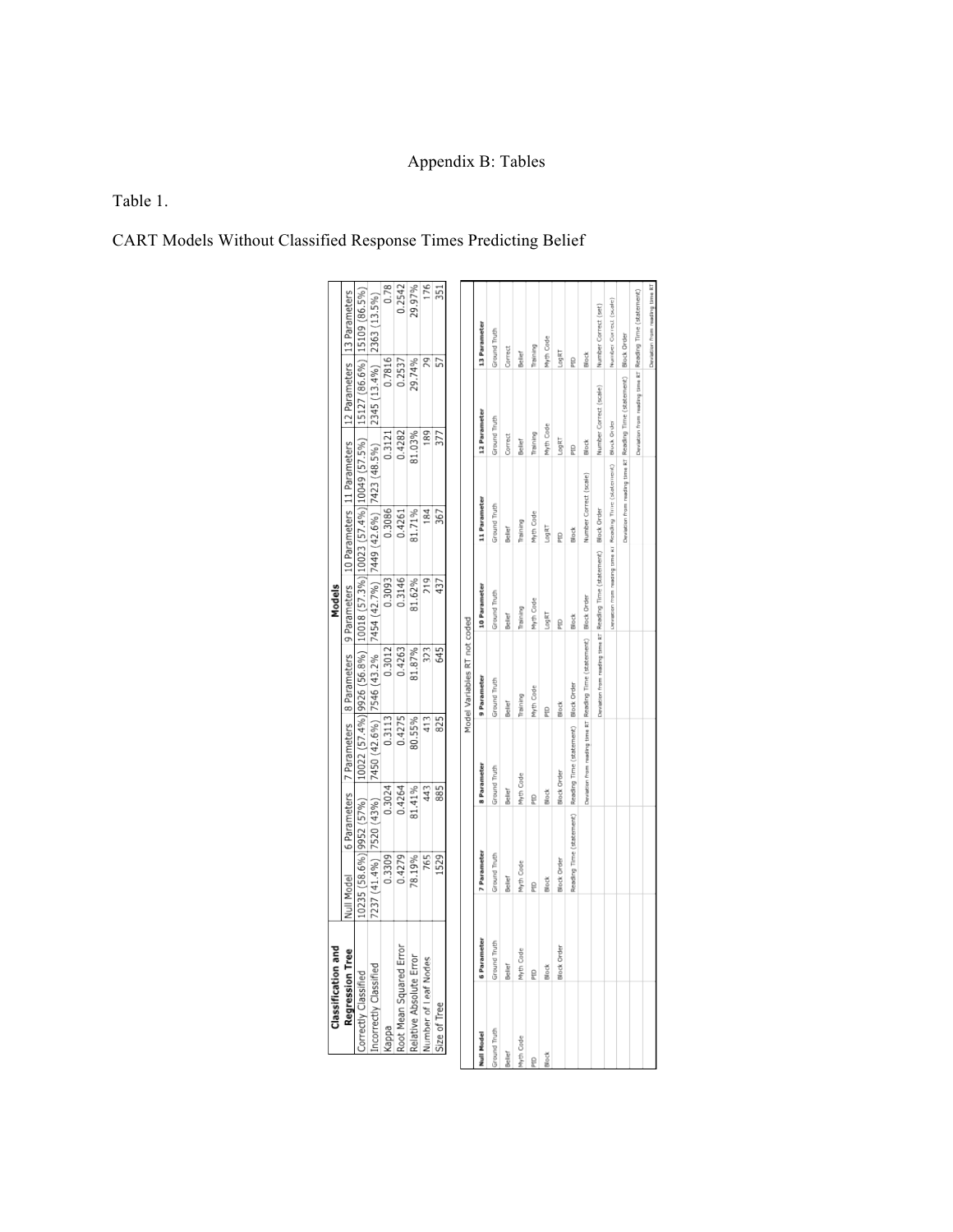# Table 2. Confusion Matrices Without Classified Response Times and Confusion Matrices Predicting

## Belief

| Confusion Matrix: 13 Parameter<br>Classified as |                                                                                                                               |                                                                                                                                           |                                                                                                                                          |  |  |
|-------------------------------------------------|-------------------------------------------------------------------------------------------------------------------------------|-------------------------------------------------------------------------------------------------------------------------------------------|------------------------------------------------------------------------------------------------------------------------------------------|--|--|
| <b>FACT</b>                                     | NOT FACT                                                                                                                      | IDK                                                                                                                                       |                                                                                                                                          |  |  |
| 7038                                            | 0                                                                                                                             | 335                                                                                                                                       |                                                                                                                                          |  |  |
| 1                                               | 6706                                                                                                                          | 377                                                                                                                                       |                                                                                                                                          |  |  |
| 841                                             | 809                                                                                                                           |                                                                                                                                           | 57.2 Seconds                                                                                                                             |  |  |
|                                                 | Classified as                                                                                                                 |                                                                                                                                           |                                                                                                                                          |  |  |
|                                                 |                                                                                                                               |                                                                                                                                           |                                                                                                                                          |  |  |
|                                                 |                                                                                                                               |                                                                                                                                           |                                                                                                                                          |  |  |
|                                                 |                                                                                                                               |                                                                                                                                           |                                                                                                                                          |  |  |
| 843                                             | 803                                                                                                                           |                                                                                                                                           | 28.48 Seconds                                                                                                                            |  |  |
|                                                 | Classified as                                                                                                                 |                                                                                                                                           |                                                                                                                                          |  |  |
| <b>FACT</b>                                     | NOT FACT                                                                                                                      | IDK                                                                                                                                       |                                                                                                                                          |  |  |
| 4694                                            | 2234                                                                                                                          | 525                                                                                                                                       |                                                                                                                                          |  |  |
| 2296                                            | 4165                                                                                                                          | 523                                                                                                                                       |                                                                                                                                          |  |  |
| 977                                             | 924                                                                                                                           |                                                                                                                                           | 57.56 Seconds                                                                                                                            |  |  |
|                                                 |                                                                                                                               |                                                                                                                                           |                                                                                                                                          |  |  |
|                                                 |                                                                                                                               |                                                                                                                                           |                                                                                                                                          |  |  |
|                                                 |                                                                                                                               |                                                                                                                                           |                                                                                                                                          |  |  |
|                                                 |                                                                                                                               |                                                                                                                                           |                                                                                                                                          |  |  |
|                                                 |                                                                                                                               |                                                                                                                                           |                                                                                                                                          |  |  |
|                                                 |                                                                                                                               |                                                                                                                                           | 64.36 Seconds                                                                                                                            |  |  |
| Classified as                                   |                                                                                                                               |                                                                                                                                           |                                                                                                                                          |  |  |
|                                                 |                                                                                                                               |                                                                                                                                           |                                                                                                                                          |  |  |
|                                                 |                                                                                                                               |                                                                                                                                           |                                                                                                                                          |  |  |
| 2303                                            |                                                                                                                               |                                                                                                                                           |                                                                                                                                          |  |  |
| 904                                             | 905                                                                                                                           |                                                                                                                                           | 62.19 Seconds                                                                                                                            |  |  |
| Classified as                                   |                                                                                                                               |                                                                                                                                           |                                                                                                                                          |  |  |
| FACT                                            | NOT FACT                                                                                                                      | IDK                                                                                                                                       |                                                                                                                                          |  |  |
| 4549                                            | 2295                                                                                                                          | 529                                                                                                                                       |                                                                                                                                          |  |  |
| 2252                                            | 4273                                                                                                                          | 559                                                                                                                                       |                                                                                                                                          |  |  |
| 928                                             | 891                                                                                                                           |                                                                                                                                           | 57.59 Seconds                                                                                                                            |  |  |
| Classified as                                   |                                                                                                                               |                                                                                                                                           |                                                                                                                                          |  |  |
| <b>FACT</b>                                     | NOT FACT                                                                                                                      | IDK                                                                                                                                       |                                                                                                                                          |  |  |
| 4547                                            | 2242                                                                                                                          | 584                                                                                                                                       |                                                                                                                                          |  |  |
| 2255                                            | 4249                                                                                                                          | 580                                                                                                                                       |                                                                                                                                          |  |  |
| 924                                             | 865                                                                                                                           |                                                                                                                                           | 1226 56.41 Seconds                                                                                                                       |  |  |
| Classified as                                   |                                                                                                                               |                                                                                                                                           |                                                                                                                                          |  |  |
| FACT                                            | NOT FACT                                                                                                                      | IDK                                                                                                                                       |                                                                                                                                          |  |  |
| 4481                                            | 2334                                                                                                                          | 558                                                                                                                                       |                                                                                                                                          |  |  |
| 2303                                            | 4239                                                                                                                          | 542                                                                                                                                       |                                                                                                                                          |  |  |
| 904                                             | 905                                                                                                                           |                                                                                                                                           | 54.02 Seconds                                                                                                                            |  |  |
|                                                 |                                                                                                                               |                                                                                                                                           |                                                                                                                                          |  |  |
|                                                 |                                                                                                                               |                                                                                                                                           |                                                                                                                                          |  |  |
|                                                 |                                                                                                                               |                                                                                                                                           |                                                                                                                                          |  |  |
|                                                 |                                                                                                                               |                                                                                                                                           |                                                                                                                                          |  |  |
| 892                                             | 894                                                                                                                           |                                                                                                                                           | 1229 47.51 Seconds                                                                                                                       |  |  |
|                                                 | <b>FACT</b><br>7043<br>1<br><b>FACT</b><br>4594<br>2296<br>977<br><b>FACT</b><br>4481<br>Classified as<br><b>FACT</b><br>2160 | NOT FACT<br>0<br>6715<br>Classified as<br>NOT FACT<br>2254<br>4265<br>874<br>NOT FACT<br>2334<br>4239<br>NOT FACT<br>4705<br>2133<br>4301 | 1365<br>IDK<br>330<br>368<br>1369<br>1164<br>IDK<br>525<br>523<br>1164<br>IDK<br>558<br>542<br>1206<br>1196<br>1206<br>IDK<br>534<br>623 |  |  |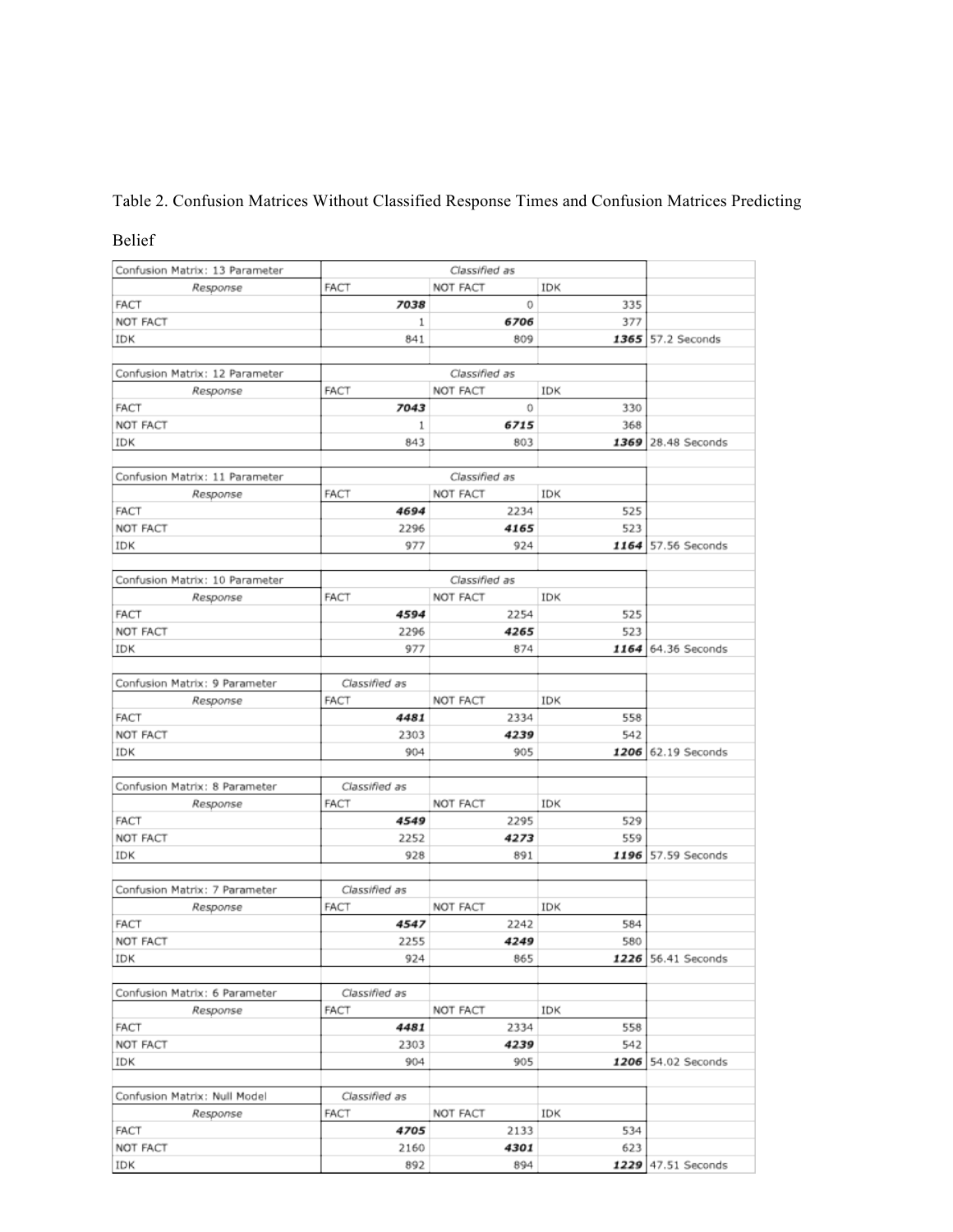# Table 3

CART Models with Classified Response Times and Confusion matrices predicting Fast Slow

| <b>Classification and</b> | <b>Fast Slow</b> | <b>Fast Average Slow</b> |
|---------------------------|------------------|--------------------------|
| <b>Regression Tree</b>    | 10 Parameters    | 10 Parameters            |
| Correctly Classified      | 13876 (79.4%)    | 12458 (71.3%)            |
| Incorrectly Classified    | 3596 (20.6%)     | 5014 (28.7%)             |
| Kapp                      | 0.5438           | 0.5091                   |
| Root Mean Squared Er      | 0.3811           | 0.3652                   |
| Relative Absolute Erro    | 61.43%           | 64%                      |
| Number of Leaf Nodes      | 11               | 81                       |
| Size of Tree              | 21               | 161                      |

| Confusion Matrix 10 Parameters Fast Slow        |         |               |                    |                    |
|-------------------------------------------------|---------|---------------|--------------------|--------------------|
|                                                 |         | Classified as |                    |                    |
| Response                                        | Fast    | Slow          |                    |                    |
| Fast                                            | 9669    | 1773          |                    |                    |
| Slow                                            | 1823    |               | 4207 42.08 Seconds |                    |
|                                                 |         |               |                    |                    |
| Confusion Matrix: 10 Parameters Fast, Avg, Slow |         |               |                    |                    |
|                                                 |         |               |                    |                    |
| Response                                        | Average |               |                    |                    |
| Average                                         | 236     | 1077          | 1519               |                    |
| Fast                                            | 191     | 7226          | 1193               |                    |
| Slow                                            | 220     | 814           |                    | 4996 163.1 Seconds |